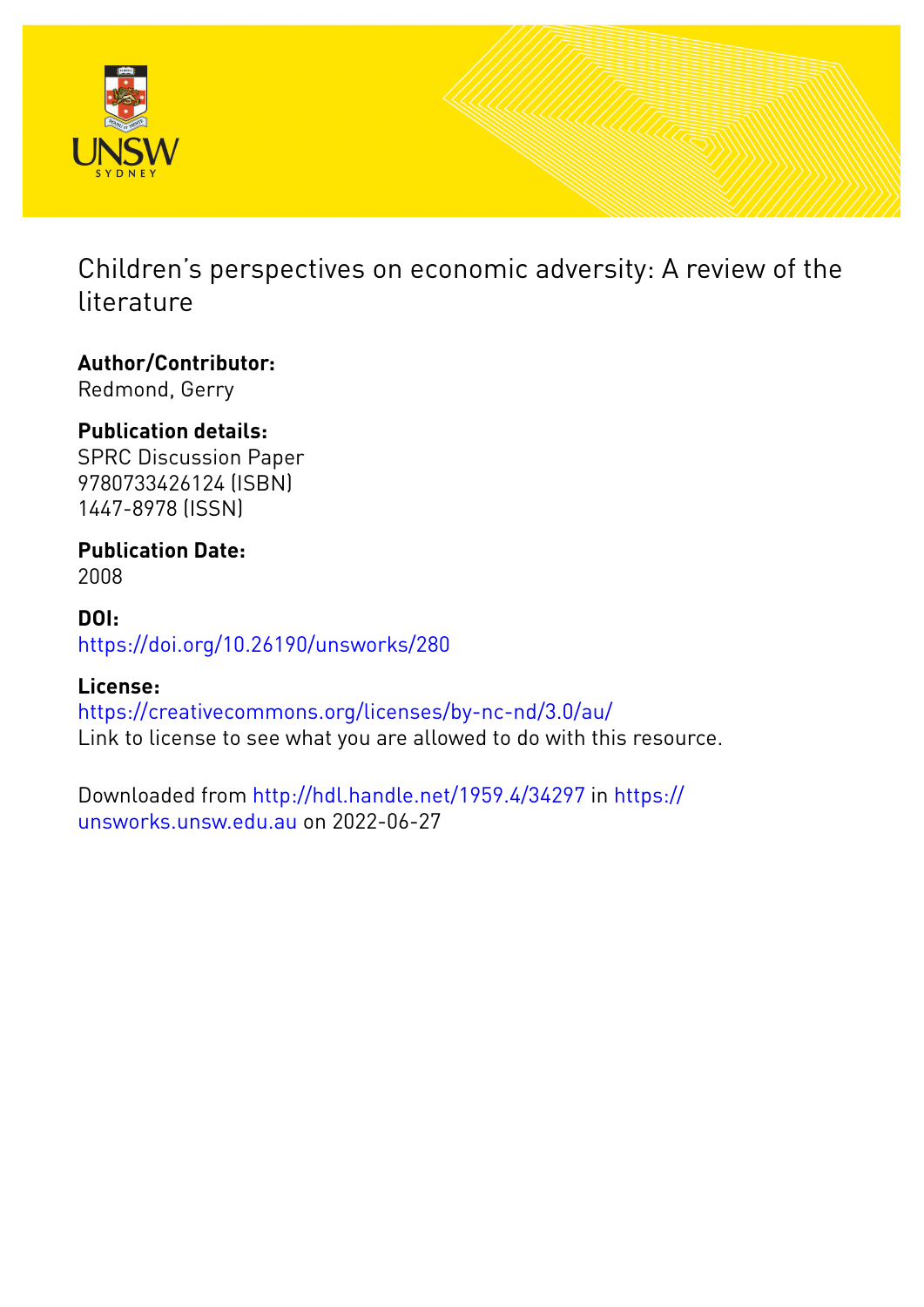

# *Children's Perspectives on Economic Adversity: A Review of the Literature*

By Gerry Redmond

SPRC Discussion Paper No. 149 February 2008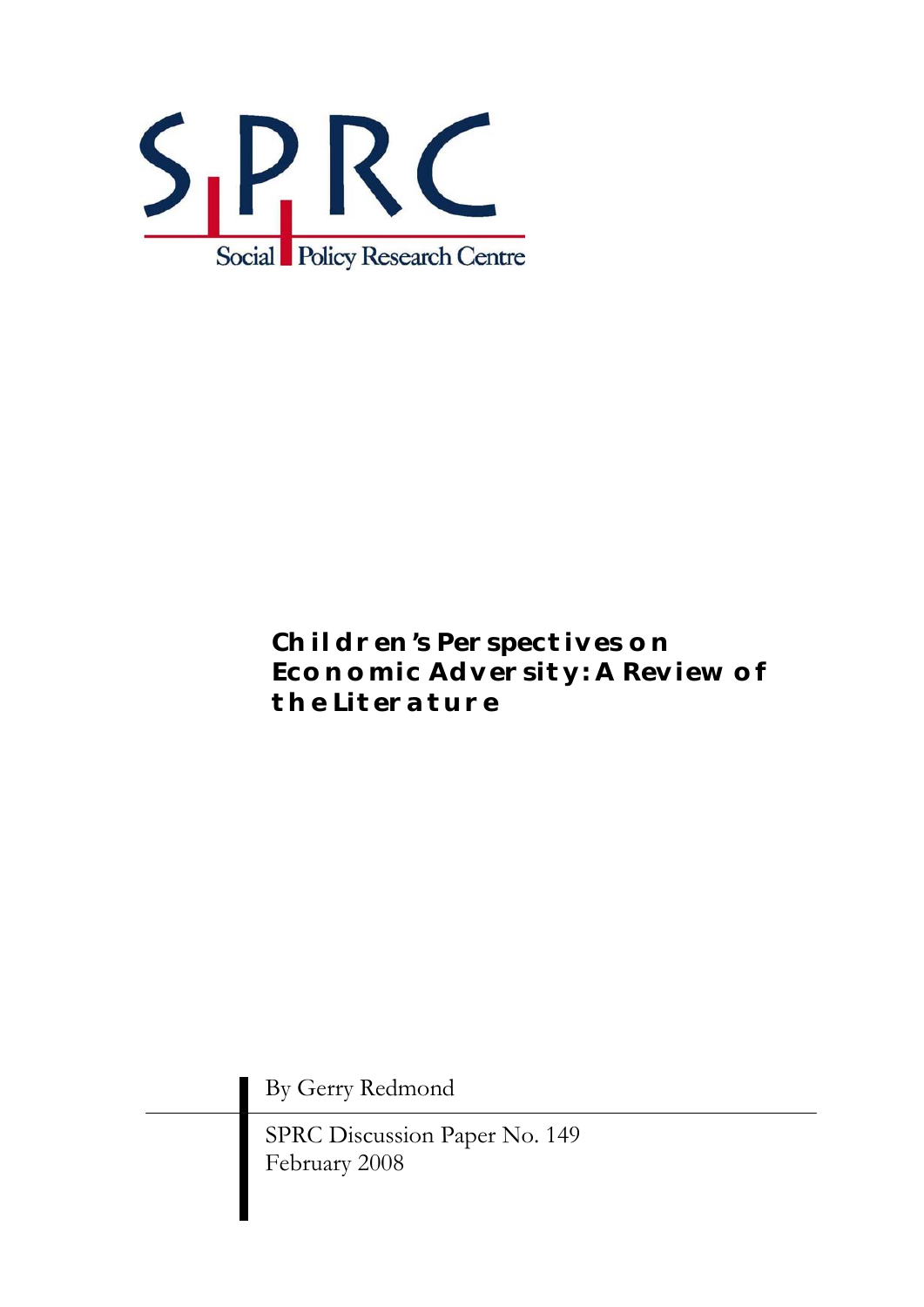Published by The Social Policy Research Centre University of New South Wales Sydney NSW 2052 Australia © SPRC 2008

ISSN: 1447-8978 ISBN: 978 0 7334 2612 4

Social Policy Research Centre Discussion Papers are a means of publishing results from the Centre's research, work commissioned by the Centre or research by visitors to the Centre, for discussion and comment in the research community and/or welfare sector before more formal publication. As with all the Centre's publications, the views expressed in this Discussion Paper do not reflect any official position on behalf of the Centre. This publication may be downloaded for use in private study, research, criticism and review. The publication is copyright, and may not be reproduced in any form without the prior permission of the author.

Bruce Bradbury, Peter Saunders and Lyn Craig Editors

#### **Acknowledgements**:

The author was a researcher at the UNICEF Innocenti Research Centre during 2001-2006, and gratefully acknowledges the influence of a great many UNICEF staff on the development of his thinking on the rights of the child, and on research with children. Work for this literature review was made possible by funding from the Australian Research Alliance on Children and Youth for the project 'Making a Difference: Building on Children's Experience of Economic Adversity in their Family Context'. Sincere thanks for advice and comments on earlier drafts from Bettina Cass, Eva Jespersen, Anne Hampshire, Ilan Katz, Tim Marchant, Jan Mason, Maree Murray, David Parker, Rob Simons, Peter Saunders, Janet Taylor and an anonymous reviewer, and to participants at a workshop on children's perspectives on economic disadvantage held at Shalom College, UNSW, 30 November and 1 December 2006. The author remains responsible for all errors.

Correspondence to: g.redmond@unsw.edu.au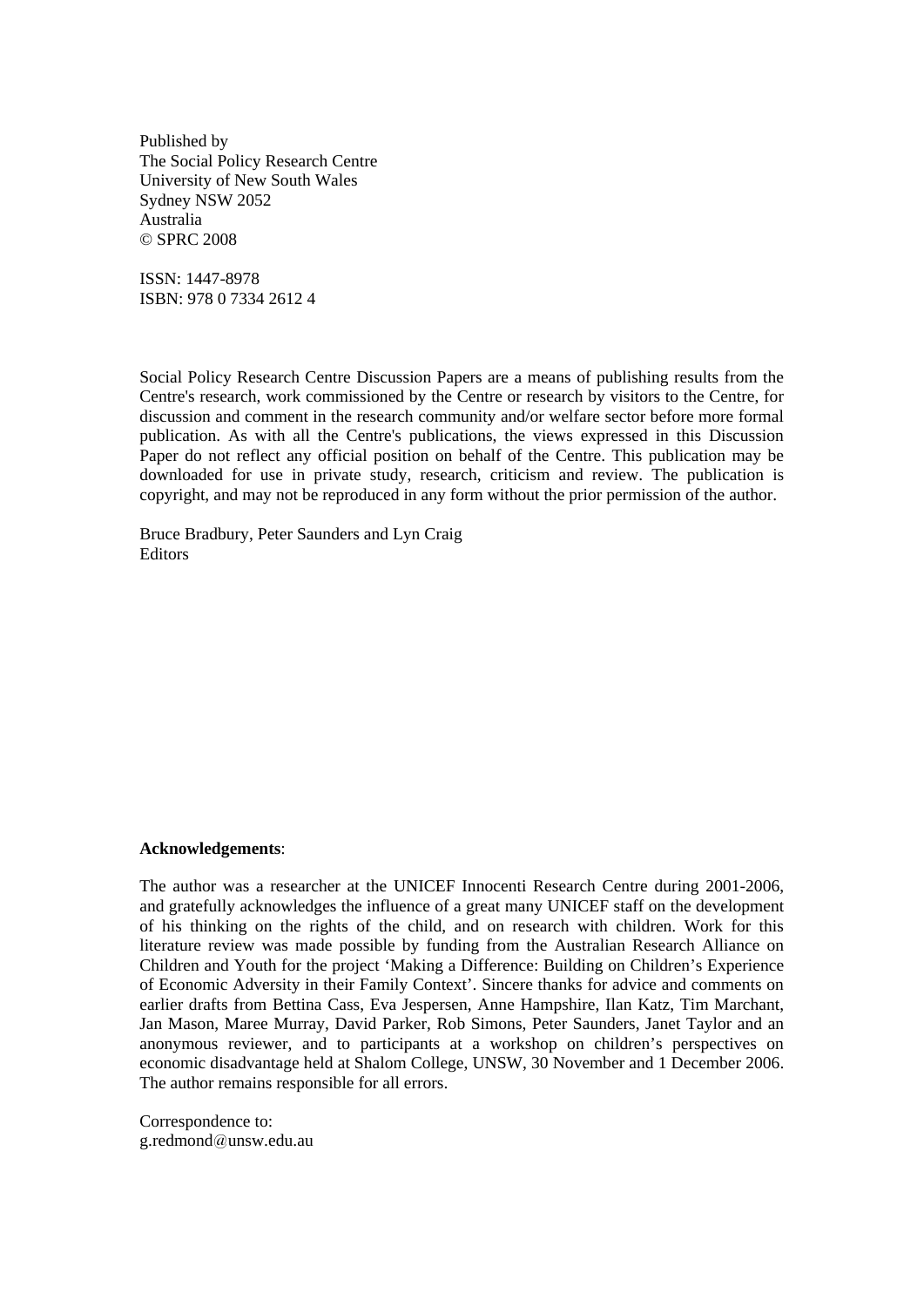#### **Abstract**

This paper reviews some of the recent qualitative literature on children's perspectives on economic disadvantage. The idea of asking people who experience disadvantage about their own situations is still a relatively new one in the social sciences, and the idea of asking children about their own perceptions of economic and social disadvantage is even more recent. Nine analyses, all published since 1998, and all of them involving indepth interviews or groupwork with children aged between 5 and 17, are examined in detail. Most of these studies develop frameworks based on the 'new sociology of childhood', which emphasises the social construction of childhood and children's agency in the context of child-adult relations. The nine studies cover a number of issues related to economic disadvantage, including exclusion from activities and peer groups at school and in the community; perceptions of 'poor' and 'affluent' children; participation in organised activities outside of school hours; methods of coping with financial hardship; support for parents in coping and in seeking and keeping employment, and aspirations for future careers and lives.

The analysis is organised under two themes - social exclusion and agency. Both are important from a child's perspective. The research examined here shows that what concerns children is not lack of resources *per se*, but exclusion from activities that other children appear to take for granted, and embarrassment and shame at not being able to participate on equal terms with other children. The research also shows the extent to which children's agency matters, first for themselves, to make sense of their situation and to interpret it positively or otherwise; second, for their parents and families, to help them cope with financial and other pressures through engaging in domestic work and caring, not making demands on parents, and protecting them from further pressure where they are able; and third, for policy: initiatives to reduce children's exclusion must take account of children's own perspectives on their situation.

On the basis of the nine papers analysed, the review argues that economic disadvantage can lead to exclusion in a number of critical areas, including schooling, access to out of school activities, and interaction with peers. But the review also finds that children use their agency creatively to reduce the impact of economic adversity on them and their families. However, they can also turn it inwards, leading to them lowering their own aspirations, excluding themselves from a range of activities, or engaging in activities that attract social disapproval. The review concludes with a discussion of the ethical and practical challenges associated with conducting research with children, and with a summary of issues that still remain under-researched.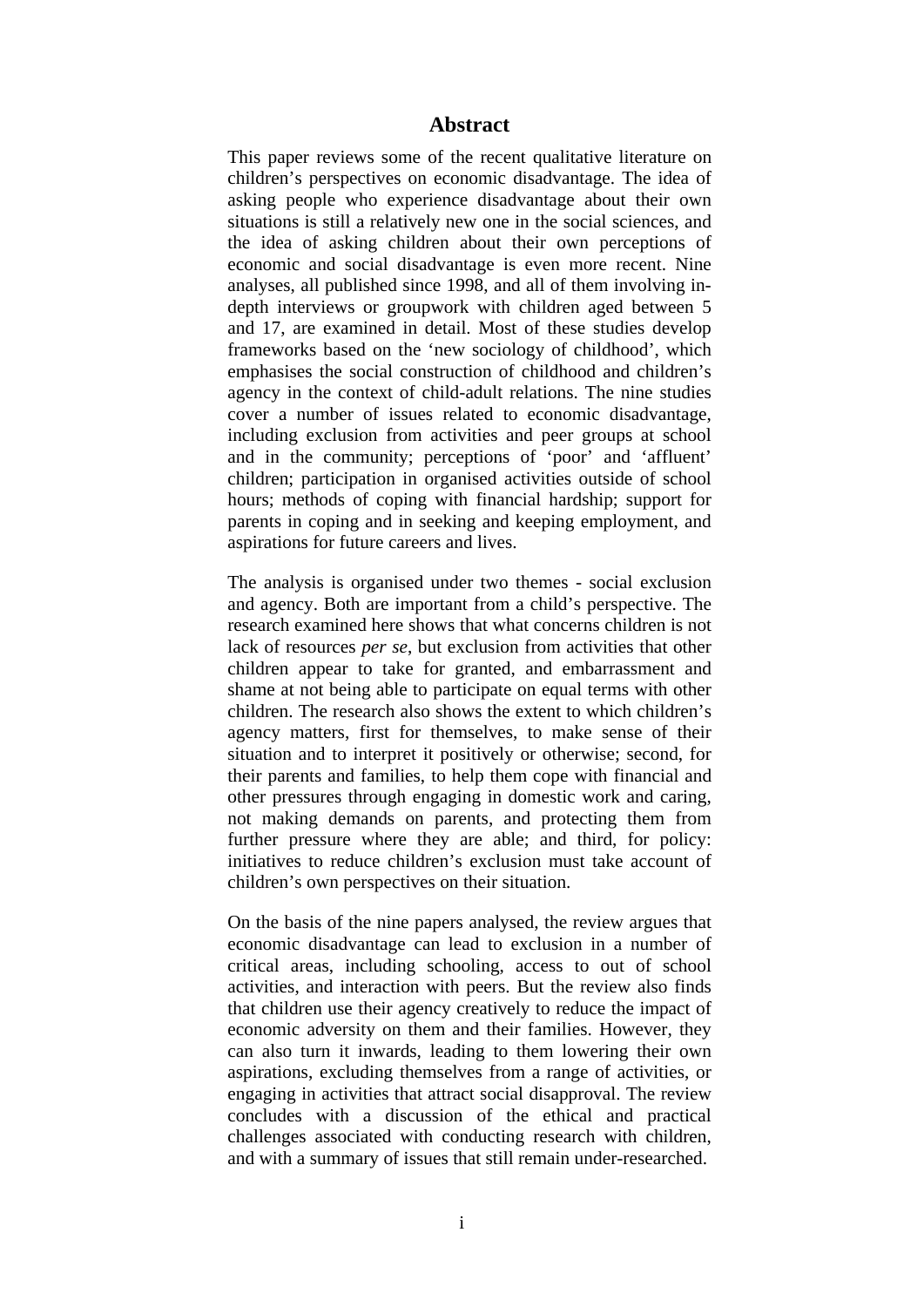# **1 Introduction**

The scientific examination of poverty has a long history across several branches of the social sciences. But it is only in relatively recent times that adults have been asked by researchers for their own perspectives on poverty (Chambers, 1997; Ruggeri Laderchi et al., 2003). The aim of this review is to describe some important themes that are emerging from the growing literature on children's perspectives on economic adversity. Nearly all of the existing studies of children's perspectives on poverty have been published in the most recent ten years. Nonetheless, as this paper shows, the nine studies that make up the raw material for this review constitute a coherent body of research, with considerable consistency in terms of analytical frameworks, themes examined, and findings. One of the main themes that emerge from these studies, which analyse the perspectives of children aged between 5 to 17 years, is that children's views matter, for understanding children's own behaviour, for understanding how children interact with family, peers and institutions, and for developing effective policy responses to the challenges that economically disadvantaged children face, at home, at school and in the wider community.

The children who participate in these studies are not always 'the most disadvantaged' in every respect. In particular, most appear to enjoy close relations with at least one parent, and closeness to family protects them from many of the worst effects of economic disadvantage. Children who are experiencing neglect and abuse, who are homeless or living in care, and who cannot rely on the support of their families (and who for the most part have probably experienced economic disadvantage) are likely to face greater challenges in their daily lives and as they grow up (Kruttschnitt et al., 1994; Scott, 2006). While it is important to acknowledge that family poverty is sometimes accompanied by other forms of deprivation including homelessness, abuse and neglect, this literature review cannot adequately deal with the complex issues involved – they require separate detailed analysis, and review of a different literature that focuses more specifically on the issues in question.

It is now widely accepted that children have a right to be heard – this is clearly stated in Article 12 of the United Nations Convention on the Rights of the Child (1989). A considerable body of work emphasises the importance of consulting with children, and methods for effective consultation (NSW Commission for Children and Young People, 2005; Save the Children, 2003; 2004). In cases of family law and child protection, legislation in several countries states that children must be consulted (see for example, Community Services Commission, 2000, Neale and Smart, 1999). A number of governments have also put in place survey instruments to regularly assess children's perception of their socioeconomic wellbeing (see UNICEF-IRC 2005). As with all participatory or client focused research, some is likely to be tokenistic, while some has a more substantive intent (for a full discussion see Hart 2001). But regarding poverty, it appears that a different ethic has applied, to both adults and children. Lister (2004) speaks of the 'Othering' of poor people, where the discourses, attitudes and actions of the non-poor can have a profound impact on how poverty is experienced. Among these attitudes are an assumption of passivity and lack of agency on the part of the poor. 'Othering' is also arguably imposed on children, who are likewise assumed to be passive and subject to the will of adults. (James et al., 1998; Qvortrup, 1994) The studies reviewed in this paper show that while both childhood itself and economic disadvantage constrain social engagement, children adapt to and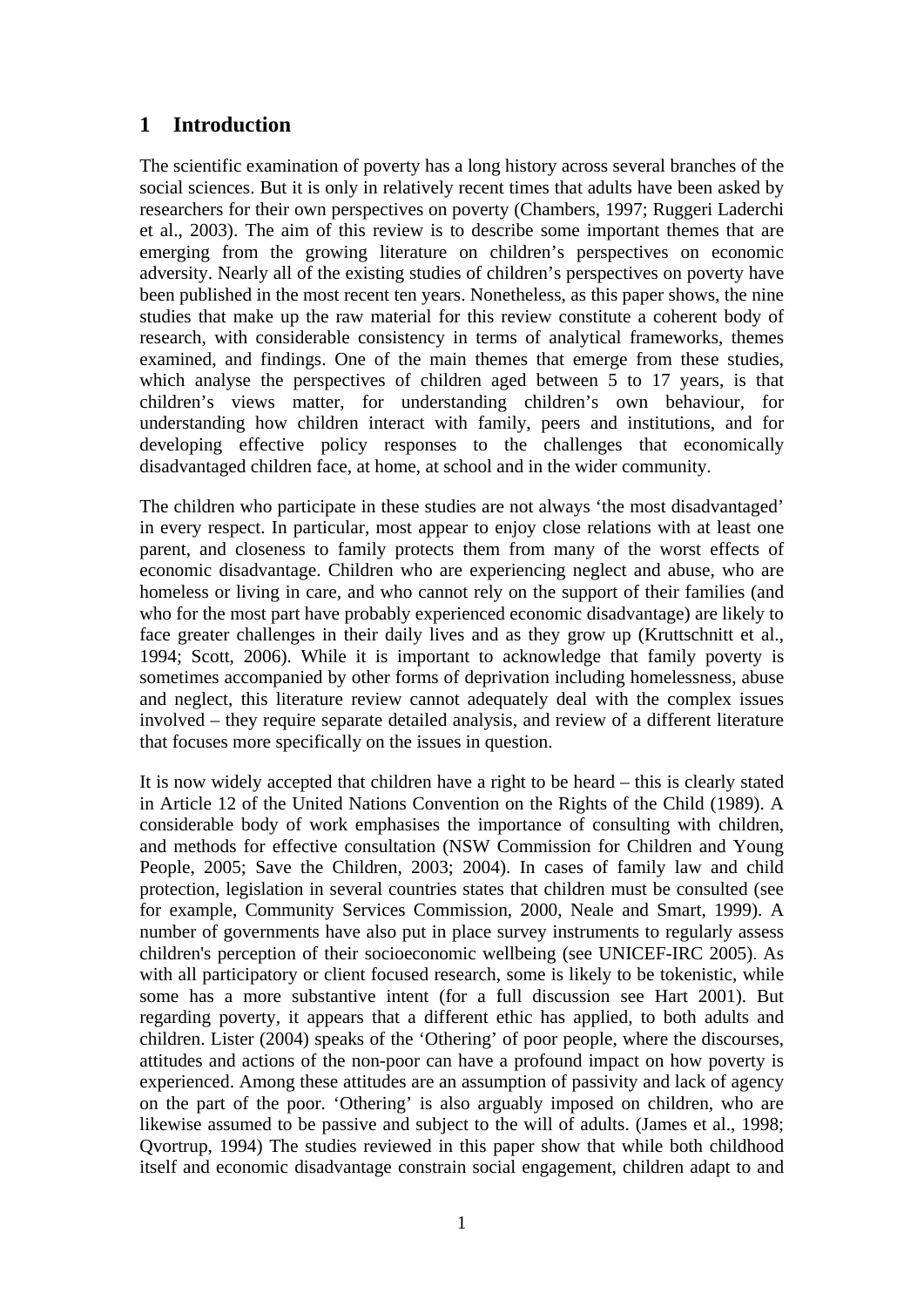endeavour to manage these constraints. The studies show that many children respond to economic disadvantage with resourcefulness and optimism. But some also respond with anxiety, pessimism and reduced ambition.

There is an important policy purpose to these studies. Children's perspectives are used to identify the most important issues that the children themselves associate with economic disadvantage (Ridge, 2002; van der Hoek, 2005). Children's perspectives are also used to inform on the long term impacts of early socialisation of children into socially stratified societies (Backett-Milburn et al., 2003; Sutton et al., 2007; Weinger, 2000). They show school as an important setting for poorer children's social engagement, and the positive effects of some policies, such as school uniforms, which tend to reduce the impact of economic differences between children (Ridge, 2002; Roker, 1998; Wikeley et al., 2007). They also show how children are important actors in their parents' decisions and ability to seek and remain in employment. Many children appear to go to considerable lengths to support their parents' engagement with the labour market (Ridge, 2007a).

## **1.1 The approach in this paper**

The approach in this review can best be described as sociological. This is appropriate because sociology has led the way with the construction of childhood as a space for agency and creativity, and the conceptualisation of children as both 'being' and 'becoming' – that is, not just future adults but present human beings, with their own perspectives and preferences (Qvortrup, 1994). Until fairly recently, the dominant approach in all the social sciences (and greatly influenced by developmental psychology) was to consider children as empty vessels to be filled, with arguments raging around the contexts in which they were filled, and who filled them (James et al., 1998). Economics has generally had little to say about children as active agents, and has tended to assume that households have a single preference and utility function formed by its adult members, and that children are either consumption goods or an investment in the future (Becker, 1981; Donath, 1995; Levison, 2000); although consumer research has long understood that children can influence household consumption decisions (Wang et al., 2007). The new sociology of childhood has actively sought to understand children's agency through their interpretation of and responses to their environments (Qvortrup, 1994). Most of the studies of children and poverty reviewed here explicitly place themselves within this perspective, drawing extensively on the work of leading experts in the sociology of childhood, such as Qvortrup (1994), Corsaro (1997) and James, Jenks, et al. (1998).

One of the key themes running through the sociology of childhood is unequal power relations between adults and children, and how particular qualitative research methods are needed to develop a real understanding of children's perspectives and preferences. In line with this theme, all nine analyses reviewed in this paper are qualitative, involving small samples of children (and sometimes their parents too). This is not to dismiss the value of quantitative research on children. Ridge (2002) includes in her book an extensive analysis of a quantitative survey of 700 respondents aged 11 to 15 years to examine their perspectives on school, and Beavis et al (2004) survey Australian school age children's aspirations for their future careers. However the qualitative work is particularly useful in developing an understanding of children's own perspectives on the complex dynamics in their everyday lives, and their relationships with family, friends, school and community.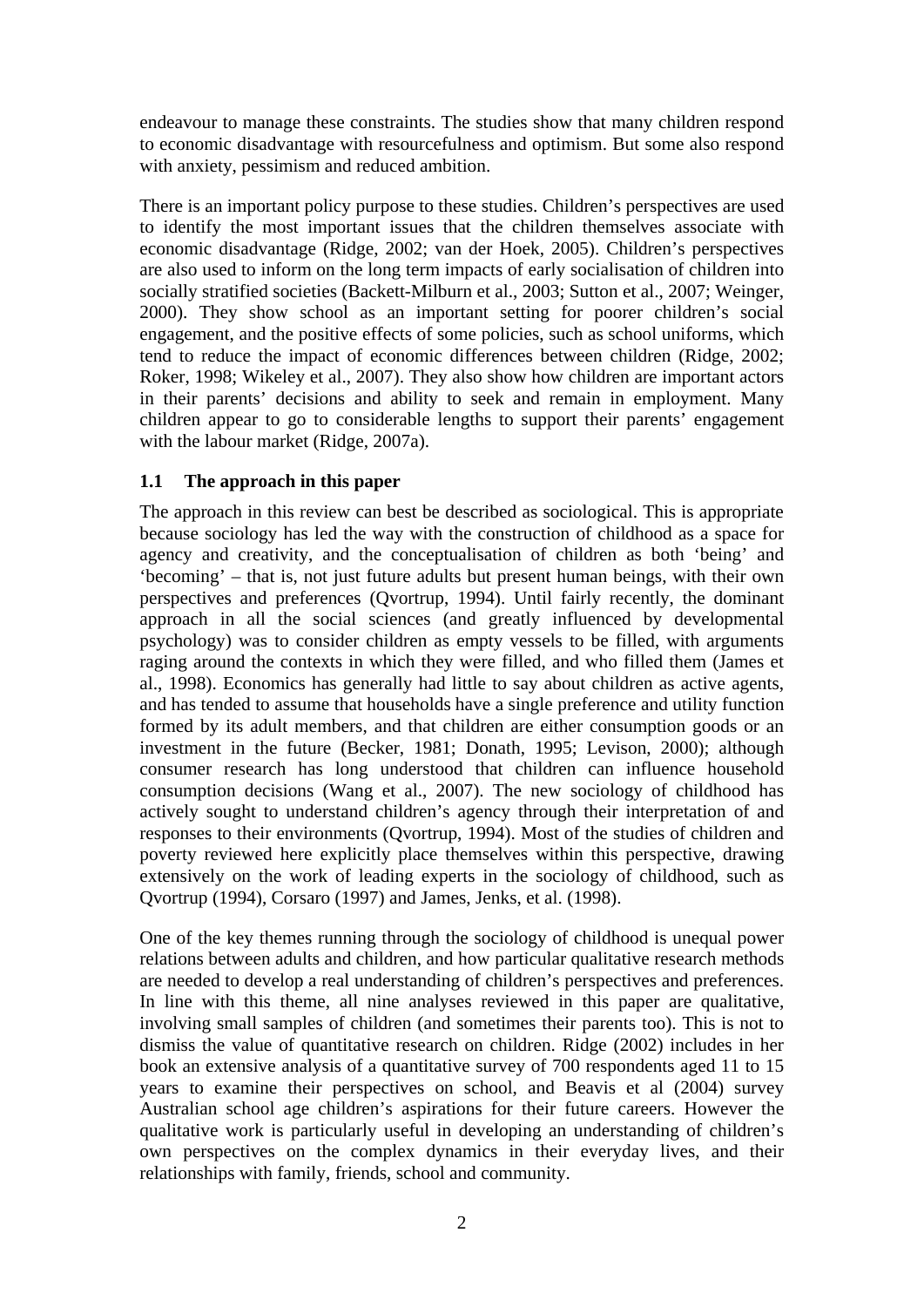<span id="page-6-1"></span>The first aim of this paper is to summarise and synthesise the main themes in the research. This is the function of Section [2](#page-6-0), which introduces and briefly discusses the nine studies that form the basic material for this review. The second aim of this paper is to discuss the research in two specific contexts: the social exclusion of children, and the institutions and people that exclude them (Section [3\)](#page-10-0); and children in economic adversity as agents, and the forms of agency that they adopt (Section [4](#page-16-0)). Section [5](#page-20-0) looks at some of the methodological issues for doing research with children that emerge from the studies. Section [6](#page-23-0) concludes with a discussion of the implications for future research – what we can learn from these studies, in particular the policy lessons, and what is missing.

# <span id="page-6-0"></span>**2 Studies of children's perspectives on economic adversity**

Research that focuses on children's perspectives of their economic adversity is a relatively new field. The raw material for this review comprises nine analyses that were readily available. Also discussed in this section are two recent reviews of similar literature that provide useful synthesis and insights into children's perspectives on economic adversity.

## **2.1 The studies**

1

Three criteria have been used to select the studies included in this review: first, they focus primarily on children's (defined as aged less than 18) perspectives on school, family and social relations in the context of low incomes, poverty or economic disadvantage. Some, however, also include parents' perspectives. Second, the research is qualitative. This seems, at this stage, a necessary condition for understanding children's views, since quantitative research techniques using highly structured interviews may appear premature in a field that is still comparatively new, and where the explicit aim of the research is to understand better children's own perspectives (Ridge, 2002).

Third, the studies chosen are concerned with children's perspectives on economic disadvantage in rich countries. While there is also a growing literature on children's perspectives on issues relating to economic disadvantage in developing countries, many of these studies are less concerned with schooling, a key focus of the rich country studies, than with child labour (Bessell, 1999; Harpham, 2005; Iversen, 2002). Clearly, many of the conclusions emerging from this review are relevant to children in low and middle income countries, just as many of the findings from these latter countries are also relevant to children in rich countries. However, I believe that the incorporation of papers on the perspectives of children in both rich and developing countries requires separate analysis.<sup>[1](#page-6-1)</sup>

Studies from a broad range of sources were chosen. Six concerned children in the UK, and one each children in the US, Australia and the Netherlands. Three were published in respected academic journals (Backett-Milburn et al., 2003; Ridge, 2007a; Weinger, 2000) or were widely cited (Ridge, 2002; Roker, 1998). Two Australian analyses

<sup>1</sup> Such an analysis is currently underway. The author is involved in the production of a themed section in the journal *Social Policy and Society* (due to be published in 2010) that will explore children's perspectives on economic disadvantage in both rich and developing countries.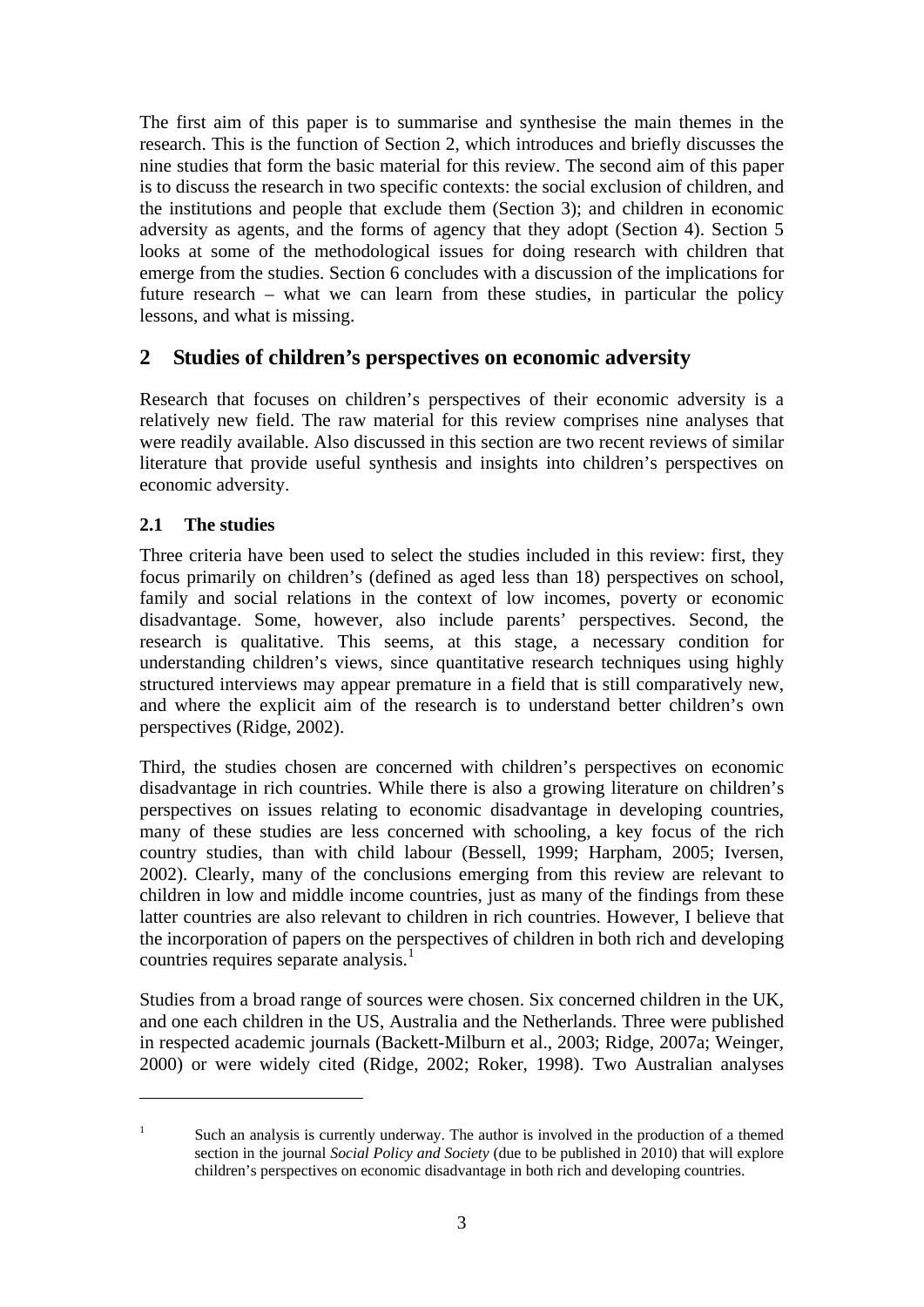(Taylor and Fraser, 2003; Taylor and Nelms, 2006) were part of a longitudinal study of children growing up in Melbourne. Also included were three working papers (Sutton et al., 2007; Van der Hoek, 2005; Wikeley et al., 2007) not (yet) widely cited elsewhere. Table 1 briefly summarises some of the characteristics of the nine studies. Samples were small. Some were localised to a particular area of a city (Backett-Milburn et al., 2003; Taylor and Fraser, 2003; Weinger, 2000), while others sampled children in both urban and rural areas (Ridge, 2002; Wikeley et al., 2007), or in several regions of the country (Roker, 1998). In general, an attempt was made to sample boys and girls in equal numbers, but only one study (Van der Hoek, 2005) sampled a significant number of children from ethnic minority groups. In six of the nine studies, parents as well as children were interviewed, and in five (Backett-Milburn et al., 2003; Sutton et al., 2007; Taylor and Fraser, 2003; Taylor and Nelms, 2006; Weinger, 2000; Wikeley et al., 2007), the perspectives of middle class children as well as those of poor children were obtained. Most studies made policy recommendations.

## **2.2 Major themes**

In terms of themes covered, the nine studies can be placed into three groups. In the first group, four of the studies (Ridge, 2002; Roker, 1998; Taylor and Fraser, 2003; Taylor and Nelms, 2006; Van der Hoek, 2005) have a general and exploratory character to them, and examine a wide range of issues relating to children's own experiences of and perspectives on living in low income families. Roker (1998) examines nine major issues, including children's family incomes, personal finances, friends and social lives, family relationships, health, school, crime, and future aspirations. Ridge (2002) focuses on children's family relations, income sources, school, fitting in with friends, and sources of social exclusion. Taylor and Fraser (2003) and Taylor and Nelms (2006) also focus on family relations, school and friends. Van der Hoek (2005) investigates the mechanisms employed by children to cope with living on a low income.

The second group includes three studies, all of which explore differences between poorer and middle class children (Backett-Milburn et al., 2003; Sutton et al., 2007; Weinger, 2000). Weinger (2000) has both middle class and poor children describe middle class and poor children's lives in the abstract, by showing the children photographs of opulent and run-down looking homes, and asking them questions about who might live there. Backett-Milburn, Cunningham-Burley et al. (2003) record children's perspectives on material differences and social relations, again focusing on differences (and some similarities) between poorer and richer children, and speculating how these might feed into longer term inequalities in health outcomes. Sutton et al. (2007) explore poor and middle class children's attitudes to social difference.

In the third group, two studies focus on quite specific questions. Wikeley et al (2007) consider how children develop educational relationships with adults outside of the school setting. Ridge (2007a) examines what children in low-income lone parent families think and do when their mothers take up employment – perceived attitudes of other children, changes in family income, household work and child care, and changes in their relationships with their mothers.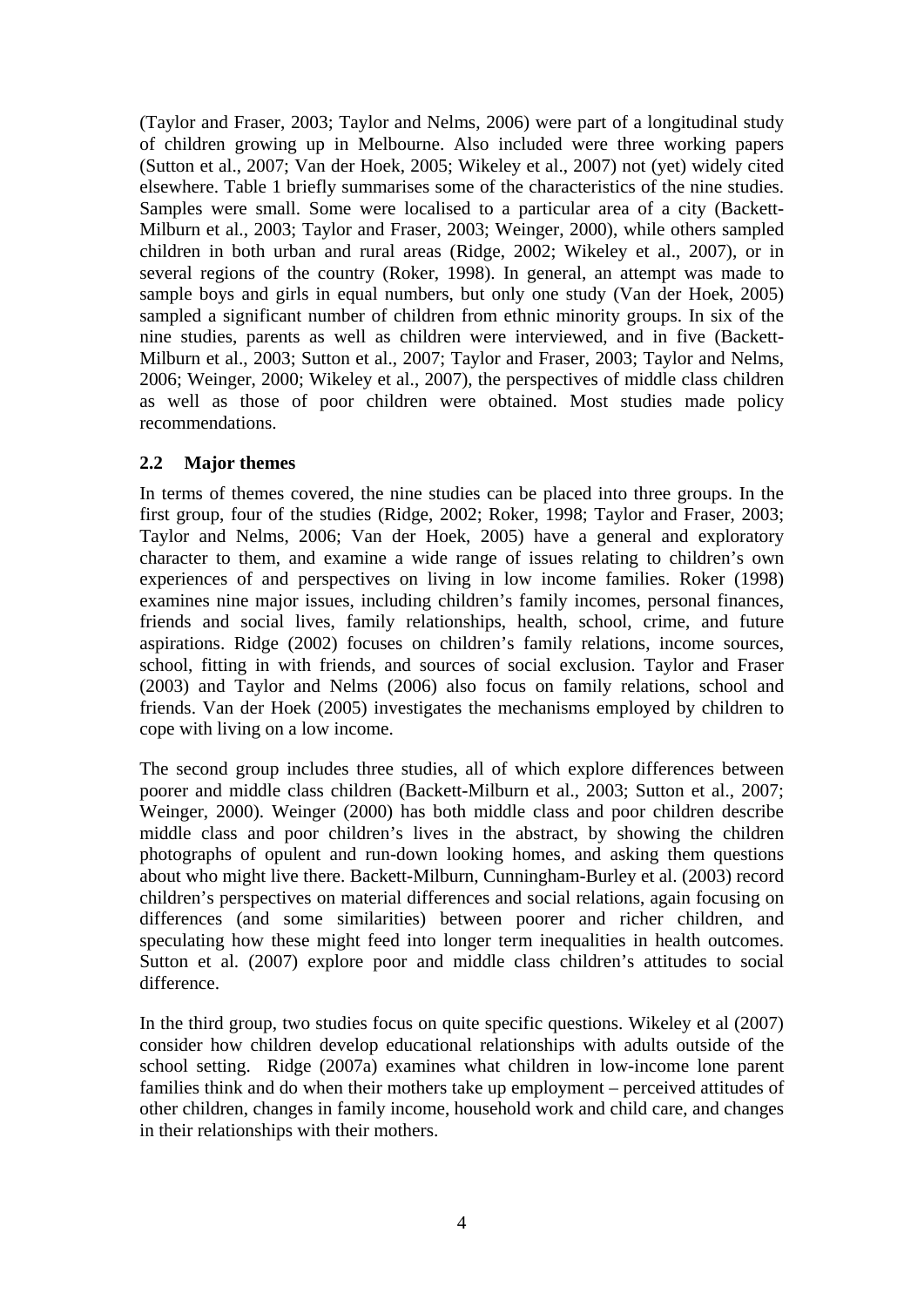Across the nine studies, the following three themes emerge quite strongly. First, it is usually not poverty *per se* that hurts, but the social exclusion that accompanies it; second, children are active agents, and use a variety of strategies to cope with living on low income; and third, families are central to children's lives – children both contribute to and draw on family strength as a source of resilience. The first two themes are discussed in greater detail in Sections [3](#page-10-0) and [4,](#page-16-0) while the third theme runs through both sections. These themes also emerge, although with different emphases, in recent review articles on children's perspectives on poverty by Attree (2006) and Ridge (2007b), both of which draw attention to the profoundly social costs of children's poverty. In addition, Attree (2006) emphasises how many children in economic adversity have limited aspirations as a result of their poverty. Ridge (2007b) highlights the types of material possessions that appear to have an impact on children' social exclusion – clothing is particularly important, but so are the tools of virtual networks – mobile phones, computers, etc. The present paper complements these recent reviews by placing an accent on the themes mentioned above: social exclusion, agency, and the role of family.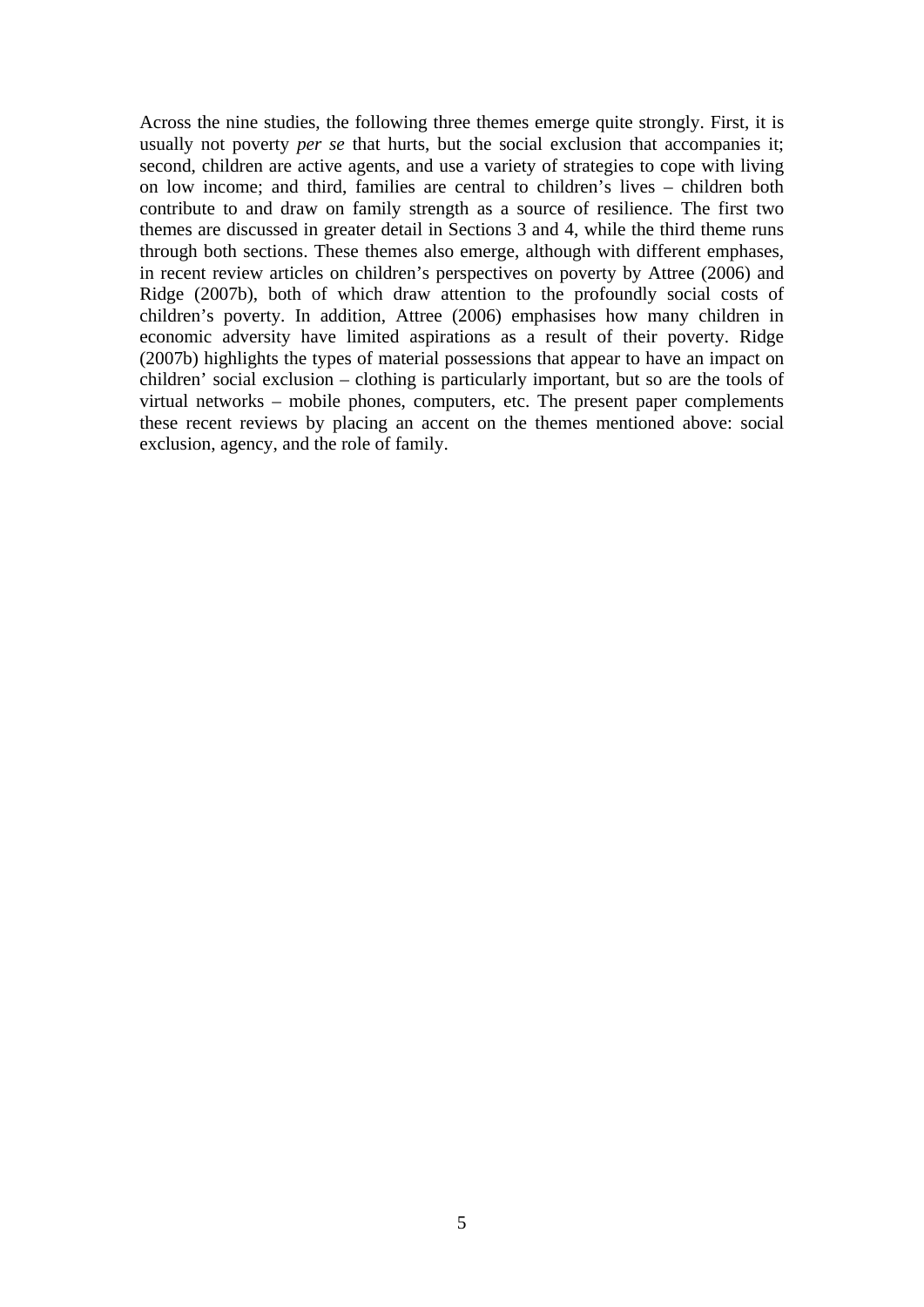|                                 | Roker (1998)                                                                      | Weinger<br>(2000)                                                                                  | Ridge (2002)                                                                                                                        | Backett-<br>Milburn et al.<br>(2003)                                                            | Taylor and<br>Fraser (2003) /<br>Taylor and<br>Nelms (2006)                                               | Van der Hoek<br>(2005)                                                      | Ridge $(2007a)$                                                                                           | Sutton et al.<br>(2007)                                                                                            | Wikeley et<br>al. (2007)                                                                                     |
|---------------------------------|-----------------------------------------------------------------------------------|----------------------------------------------------------------------------------------------------|-------------------------------------------------------------------------------------------------------------------------------------|-------------------------------------------------------------------------------------------------|-----------------------------------------------------------------------------------------------------------|-----------------------------------------------------------------------------|-----------------------------------------------------------------------------------------------------------|--------------------------------------------------------------------------------------------------------------------|--------------------------------------------------------------------------------------------------------------|
| Aim of study                    | To describe<br>young people's<br>experience of<br>growing up in<br>family poverty | To explore<br>low and<br>middle income<br>children's<br>views on class<br>and friendship<br>choice | To study how<br>poverty and<br>social<br>exclusion<br>affect<br>children's<br>perceptions of<br>their social and<br>familial lives. | To examine<br>children's<br>views on<br>processes that<br>impact on<br>inequality and<br>health | Two waves in<br>a long term<br>study tracking<br>children as<br>they grow up<br>in a Melbourne<br>suburb. | To examine the<br>strategies<br>children<br>employ to cope<br>with poverty. | To explore<br>perspectives of<br>low-income<br>children before<br>and after<br>mothers' return<br>to work | To explore<br>two<br>contrasting<br>groups of<br>children's<br>views and<br>experiences<br>of social<br>difference | To examine<br>impact of<br>out of school<br>educational<br>relationships<br>on young<br>people's<br>learning |
| N children                      | 60                                                                                | 48                                                                                                 | 40                                                                                                                                  | 35                                                                                              | About 40 each<br>wave                                                                                     | 65                                                                          | 61                                                                                                        | 42                                                                                                                 | 55                                                                                                           |
| Age range                       | 13-18                                                                             | $5 - 14$                                                                                           | $10 - 17$                                                                                                                           | $9 - 12$                                                                                        | $11-12 / 15-16$                                                                                           | $6 - 16$                                                                    | $8 - 14$                                                                                                  | $8 - 13$                                                                                                           | 11 & 14                                                                                                      |
| Parents<br>surveyed?            | N <sub>o</sub>                                                                    | N <sub>o</sub>                                                                                     | Yes                                                                                                                                 | Yes                                                                                             | Yes                                                                                                       | Yes                                                                         | Yes <sup>a</sup>                                                                                          | N <sub>o</sub>                                                                                                     | N <sub>o</sub>                                                                                               |
| Sample type                     | Poor children                                                                     | Middle class<br>and poor<br>children                                                               | Poor children                                                                                                                       | Middle class<br>and poor<br>children                                                            | Mostly low<br>income, some<br>well off                                                                    | Poor children                                                               | Poor children                                                                                             | Middle class<br>and poor<br>children                                                                               | Middle class<br>and poor<br>children                                                                         |
| Where                           | UK                                                                                | <b>US</b>                                                                                          | UK                                                                                                                                  | <b>UK</b>                                                                                       | Australia                                                                                                 | Netherlands                                                                 | UK                                                                                                        | UK                                                                                                                 | UK                                                                                                           |
| Specific policy<br>conclusions? | Yes                                                                               | N <sub>o</sub>                                                                                     | Yes                                                                                                                                 | N <sub>0</sub>                                                                                  | Yes                                                                                                       | Yes                                                                         | Yes                                                                                                       | Yes                                                                                                                | Yes                                                                                                          |

**Table 1 Characteristics of the studies included in this review** 

Notes: a. Parents were interviewed for this study, but their views are not reported on.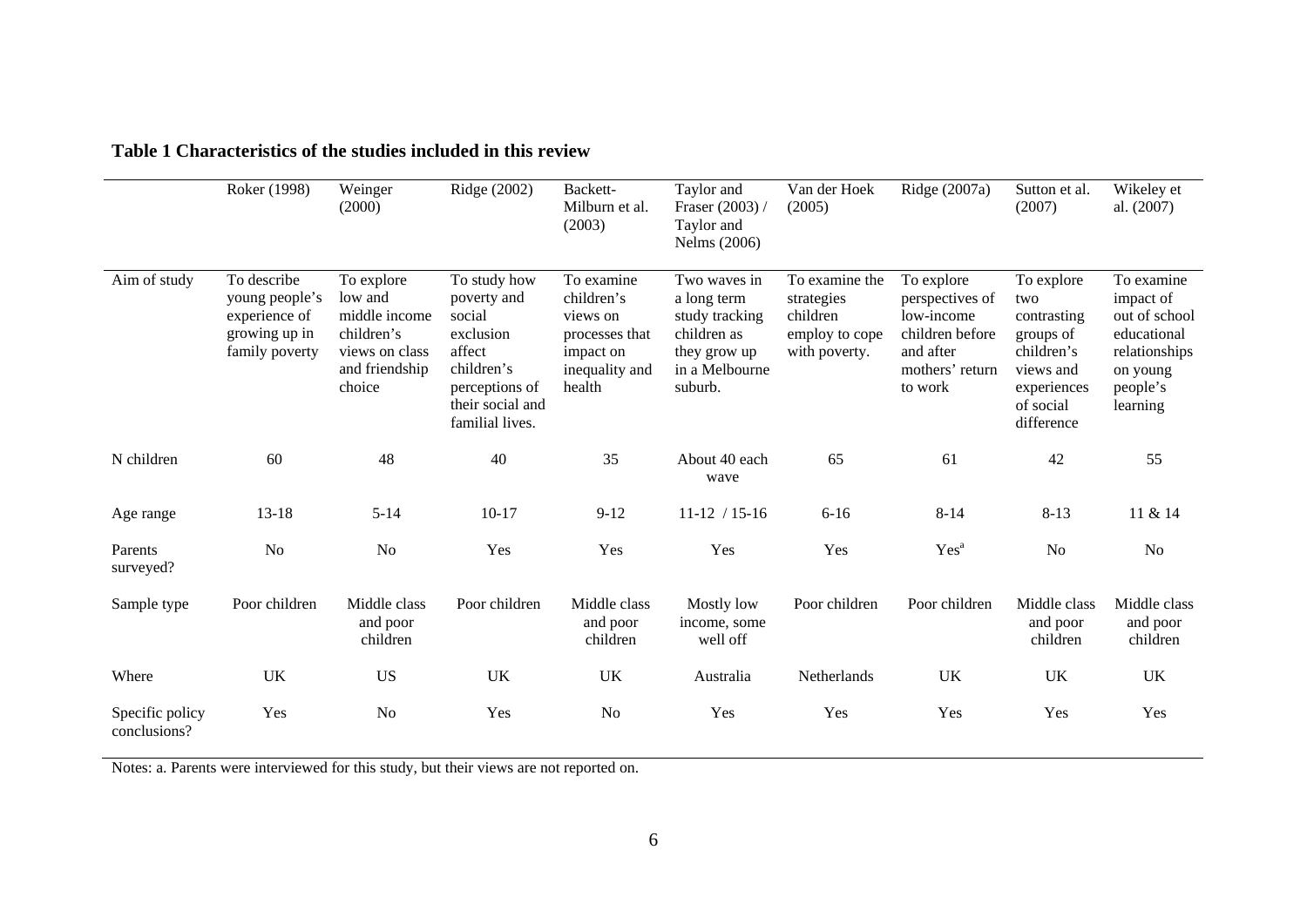## <span id="page-10-0"></span>**3 Social Exclusion**

In the economics literature, poverty or economic adversity is usually defined as a state in which a person or household has low or inadequate material resources according to some absolute or community-based criterion. More recently, poverty has been widely recognised as multidimensional in nature and manifested by inadequate capabilities or functionings "to lead a life one has reason to value" (Sen, 1983, 1999), or in terms of social exclusion (Room, 1995; Atkinson, 1998). While both concepts are designed to encompass wider issues than economic disadvantage, they are nonetheless commonly used in debates about material poverty (see Ruggeri-Laderchi, 2003; Wagle, 2002). The concept of social exclusion in particular appears to resonate with children. Economic adversity as experienced by children can be intrinsic and absolute, for example when there is not enough food in the house to eat (this sometimes happens to children in rich countries too – see van der Hoek 2005). But in rich countries it is more often a problem of relativity – having less in material terms than is considered adequate according to community criteria; or a problem of exclusion from participation in activities and institutions that are considered normal in the community. People can be excluded from processes and institutions for a number of reasons, including racism, discrimination against people with disabilities, geography, and institutional inertia. However, the common thread running through the nine papers examined here is exclusion associated with economic disadvantage.

Atkinson (1998) identifies three characteristics inherent in most definitions of social exclusion. First, it is a relative concept. People are excluded from a particular community or society, at a particular place and time. Unlike with material poverty (which can but need not be relative), it is not possible to judge whether a person is excluded by looking at his circumstances in isolation from his immediate community. Put another way, Katz (2005) (citing Room, 1995) characterises the difference between poverty and social exclusion as a "move from a distributional to a relational focus". The second element identified by Atkinson is dynamics. Not only are people's current situations important (as can be the case with poverty), but also their prospects for the future. This is particularly relevant for children who are both 'being' and 'becoming' (Qvortrup, 1994).

Atkinson's third element is agency. Social exclusion is a *process* that requires continual conscious or unconscious reinforcement by actors in a community, resulting in "a discontinuity in relationships with the rest of society" (Katz, 2005). The examination of a person's failure to achieve inclusion has to be concerned with identification of the actors (including possibly the person himself) causing exclusion. It is this emphasis on process that to a large extent differentiates the social exclusion approach from Sen's capability approach (Ruggeri-Laderchi et al., 2003). As this review shows, notions of process are central to children's lives, in the family, at school, and among peers.

Sen (2000) makes a useful distinction between *active* and *passive* exclusion. Active exclusion is the result of a deliberate act (for example a law that reduces access to schooling for children of irregular migrants). Passive exclusion on the other hand, may occur as a result of failure to recognise or address implicit barriers, such as hidden costs associated with education, even though there is no deliberate intention to exclude. The exclusion resulting from these apparently benign policy regimes is,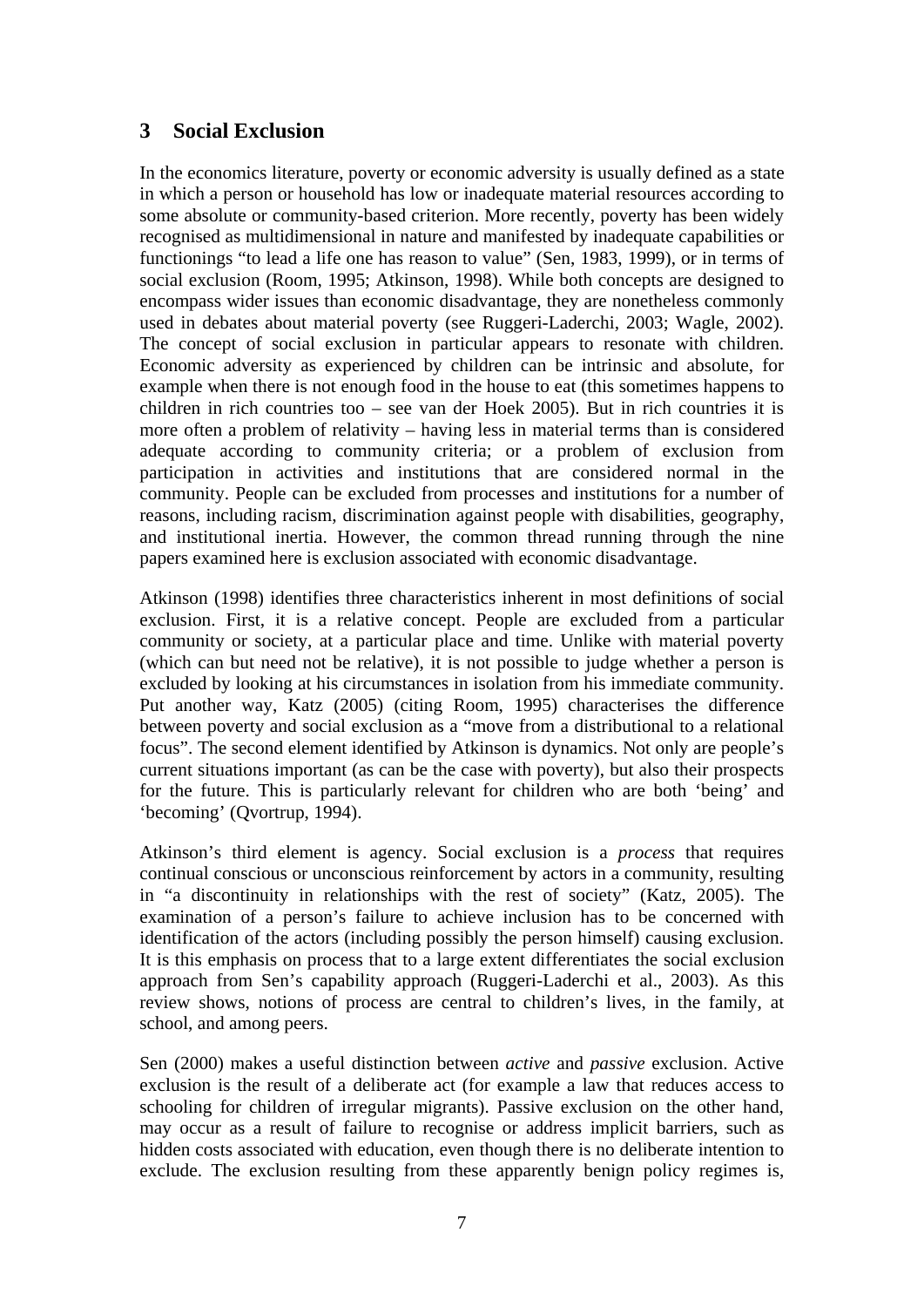nonetheless, real. Moreover, Sen warns of the danger that tolerance of passive exclusion may foster accommodation to more active measures over time.

#### **3.1 Poverty and exclusion among children**

All three of Atkinson's characteristics (relativity, dynamics and agents of exclusion) are addressed in the nine studies covered in this review. Examples of Sen's active and passive exclusion are also readily apparent. Attree (2006) states that "for children living in low-income households life can be a struggle to avoid being set apart from friends and peers." (p.59) Children often feel left out (passive exclusion) and report being picked on (active exclusion) because they do not possess some things that other children appear to take for granted. Several studies argue that this problem of exclusion increases in children's perception with age (Ridge, 2002; Roker, 1998).

Ridge (2002) draws up a comprehensive list of material possessions and capabilities that can result in the exclusion of poor children from two domains in particular – school and social networks. School came across strongly as a locus of exclusion, something also apparent from the Australian longitudinal study (Taylor and Fraser, 2003; Taylor and Nelms, 2006). 'Dress down days', when children could wear their own clothes to school, caused anxiety among some children who did not consider that they had any decent or fashionable clothes, and were afraid of being teased or laughed at by the other children. Uniforms, on the other hand, were seen as having a protective effect – reducing differences among children, although some parents worried about not being able to afford the 'full' uniform (Taylor and Fraser, 2003). Poor children also regularly missed out on school trips that required a parental contribution. The impact on children was two-fold: first, being excluded from the actual trip, and second, "the people who are left behind in the school are the people who are looked down on." (16 year old boy quoted in Ridge 2002, p.74).

Wikeley et al. (2007) show how poverty also affected children's participation in organised out of school activities. First, poorer children were more reliant on school provision of extra-curricular activities, while middle class children tapped into a much wider range of activities. Second, transportation costs, particularly in rural areas, restricted young people's access to many activities (a point echoed by Ridge, 2002). Third, poorer children often had complex family lives that demanded significant amounts of their free time, for example visiting step-parents, or caring for younger or disabled siblings. There was also a tendency for some children to isolate themselves, which Wikeley et al. (2007) interpret as face-saving – covering inability to participate for financial reasons with a seeming indifference.

In addition, poverty appeared to contribute to children's exclusion from social networks. Ridge cites an Irish study which reports that children who did not have the 'right' clothes were fearful of being bullied or rejected by their peers. Missing out on holidays appeared to be particularly difficult for some children (Van der Hoek, 2005). On the other hand, both Roker (1998) and Backett-Milburn, Cunningham-Burley et al. (2003) report some children asserting that material possessions were not important in themselves:

> Many children suggested such differences [in ownership of material possessions] would only matter if you allowed them to, or if the person concerned used differences to personal advantage. Similarly,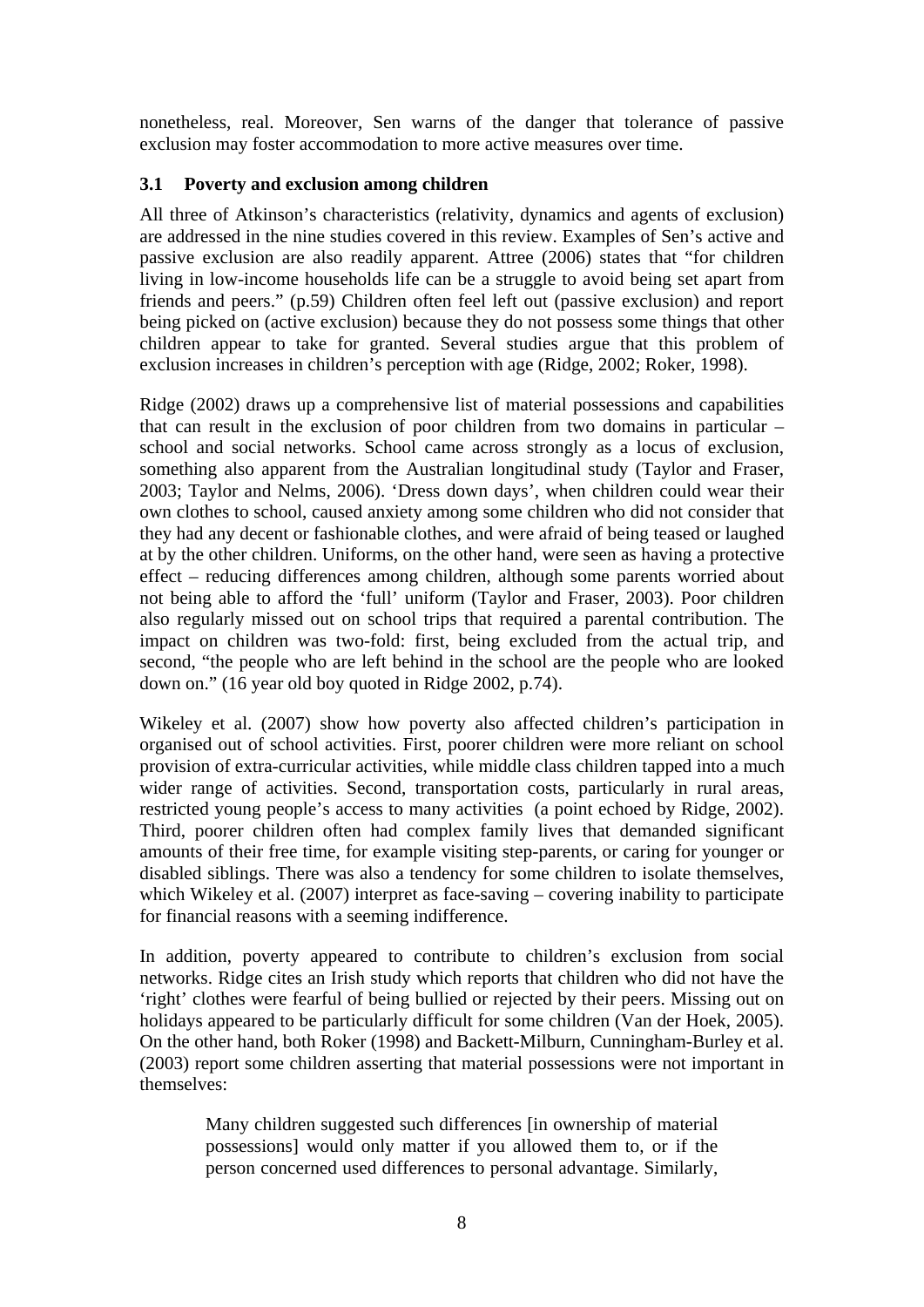if other non-material factors such as personality and popularity, clear markers of social status, were not assured in the person making the claims to be better off they would not be taken seriously. (Backett-Milburn et al., 2003, p.617)

Nonetheless, studies including Roker (1998) and Ridge (2002) point to the possibility that many children living in poverty did indeed lack the confidence and personality to over-ride looking different and having less, and therefore felt vulnerable to teasing, bullying and other forms of exclusion.

#### **3.2 Agents of inclusion and exclusion**

As noted above, one of the key assumptions that underpin the concept of social exclusion (and one of the things that sets it apart from poverty or deprivation) is that (active or passive) *actions* by people and institutions have the impact of including or excluding adults and children from what is considered normal in a community or society.

Micklewright (2002) draws up a useful incomplete list of potential actors who exclude children: government and its agents, the labour market, schools, parents, other children, and the children themselves. To this a further source of exclusion may be added – neighbourhoods, and the people living in them. It is also important to recognise that if these actors have the power to exclude, then they may also have the power to include. Many of these actors engage in multiple transactions with children, some of them inclusionary, and some less so.

*Government and its agents* are important agents of inclusion in society at large through redistribution of resources towards low income families, and through provision of universal services such as public transport, health and education. Several of the studies note the positive impact of such services on children in low income families*.*

Governments can also exclude particular people, through social policies that promote a particular welfare ethic or ideal family type, or through a particular type of service delivery. Most of the studies equate surviving on income support payments with poverty (indeed, some define their poor populations according to receipt of a targeted benefit or other service), and most make the further leap of linking poverty with children's exclusion. Some studies (Ridge, 2002; Roker, 1998) argue that in order to reduce exclusion among children, income support payments to families need to be increased. In a study of exclusion associated with disability, Dowling and Dolan (2001) also make the point that many social services aimed at children in general exclude children with disabilities, and that services aimed at children with disabilities do little to reduce their and their families' exclusion.

It is not only institutions that can include or exclude, but also individual service providers, sometimes with and sometimes without the explicit or tacit approval of their managers. Lister (2004) argues that "the manner in which welfare is administered can degrade its recipients and act as a warning to others." (p.117) Most of the studies reviewed here lack a perspective on the extent to which individual service providers (other than teachers – see below) can exclude economically disadvantaged children and their parents, by stigmatising them, or by ignoring their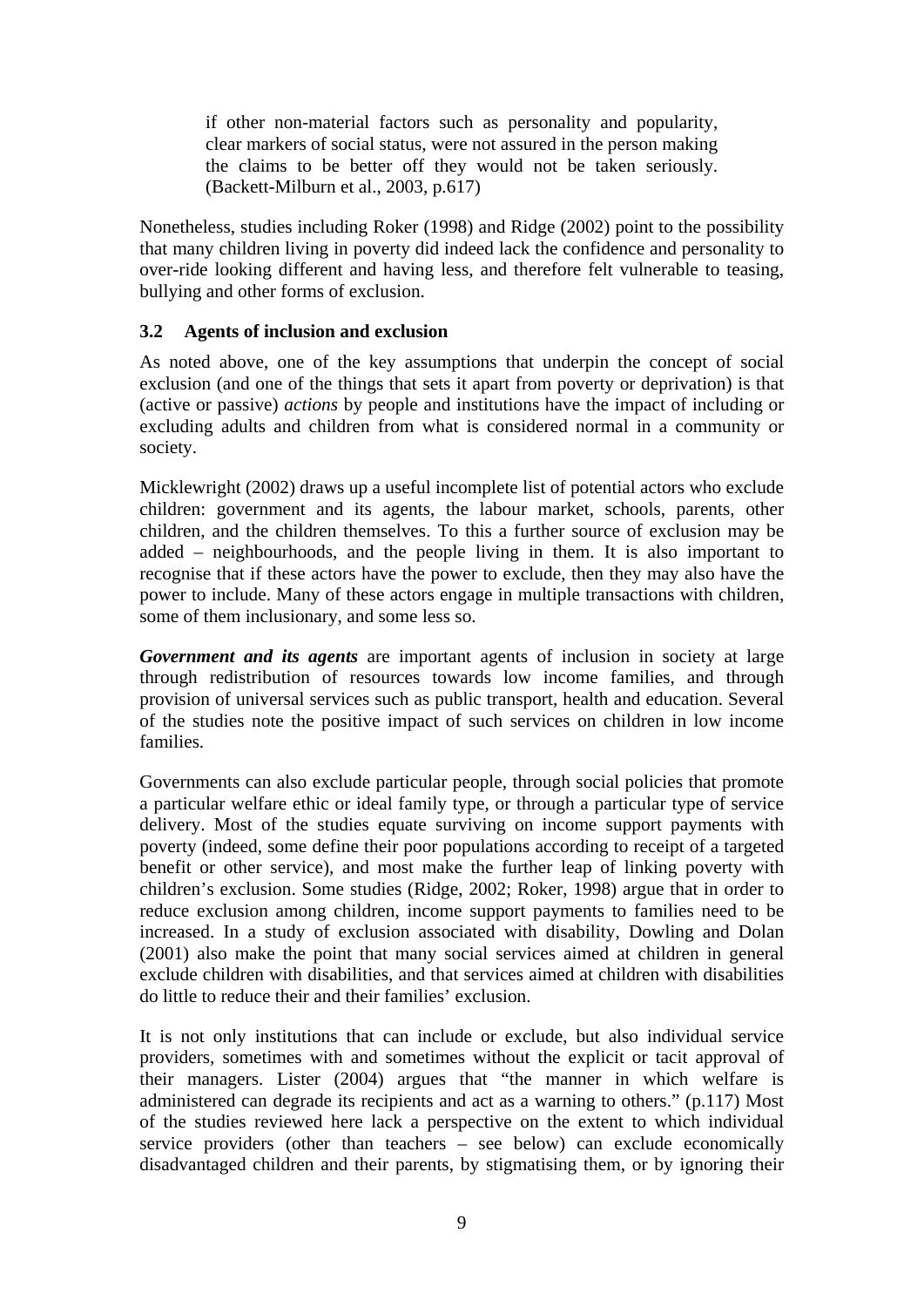needs and requests. This may be because parents, being the principal point of contact with bureaucracies outside of the school, may be able to shield their children from stigmatising experiences. However, the issue of children's perspectives on the wider welfare state is not well covered by the current research, and is a potential subject for further study.

*The labour market* includes many children, often from quite a young age, but sometimes exploits them, particularly through payment of very low wages, as Ridge (2002) finds in her study. Both Roker (1998) and Ridge (2002) attest to children's real contributions to the household economy through giving at least some of their earnings from casual work to their parents. Micklewright (2002) argues that children can also suffer from their parents' exclusion from the labour market (which can in turn be the result of lack of maternity leave or suitable child care provision), and that young people are often excluded by employer 'short-termism' which makes firms less willing to invest in employees long-term. Smyth (2002) points out that 'credential creep' implies employers may increasingly demand formal qualifications for even fairly basic jobs.

Of the nine studies, only one (Ridge, 2007a) develops a strong labour market perspective. Ridge shows the considerable efforts to which some children go to support their parents in work, particularly through care of siblings and domestic chores. Equally, she reports children's dissatisfaction with poor quality after school child care services that are arguably aimed at serving the interests of the labour market rather than those of the child.

*Neighbourhood quality* can influence children's inclusion or exclusion. One third of the Roker (1998) sample reported being a victim of crime, and many spoke of their own involvement in crime as something that everybody in the neighbourhood participated in. Some of the Backett-Milburn, Cunningham-Burley et al. (2003) sample refer to areas where they live, or nearby areas as unsafe. Sutton et al. (2007) note that there were fewer out of school activities in the poor estate in their study, compared with the middle class estate. Ridge (2002) on the other hand notes how children in close knit rural communities feel that their poverty is exposed for all to see, heightening their sense of stigma and exclusion.

Neighbourhood or community can be an important factor associated with economically disadvantaged children's exclusion if they live in the midst of more affluent children (Ridge, 2002). Stanley, Ng and Mestan (2007) argue that children's social exclusion can be invisible to the community and to policy makers where it occurs in the midst of plenty. And while whole communities can be deprived compared to the national average in terms of a range of indicators, it may also be the case that economically disadvantaged children who live in deprived communities enjoy a greater sense of inclusion with their peers than economically disadvantaged children who live in more affluent communities (Sutton et al., 2007).

*Schools* are clearly agents of inclusion in the first instance, in that they bring children together. The importance of school as a place where children from low income families meet their friends is underlined in several of the studies (Ridge, 2002; Taylor and Fraser, 2003). However, schools can also be agents of exclusion – literally, as Micklewright (2002) points out in the case of exclusions (sending home children for unacceptable behaviour) and expulsions, but also because they may fail to teach some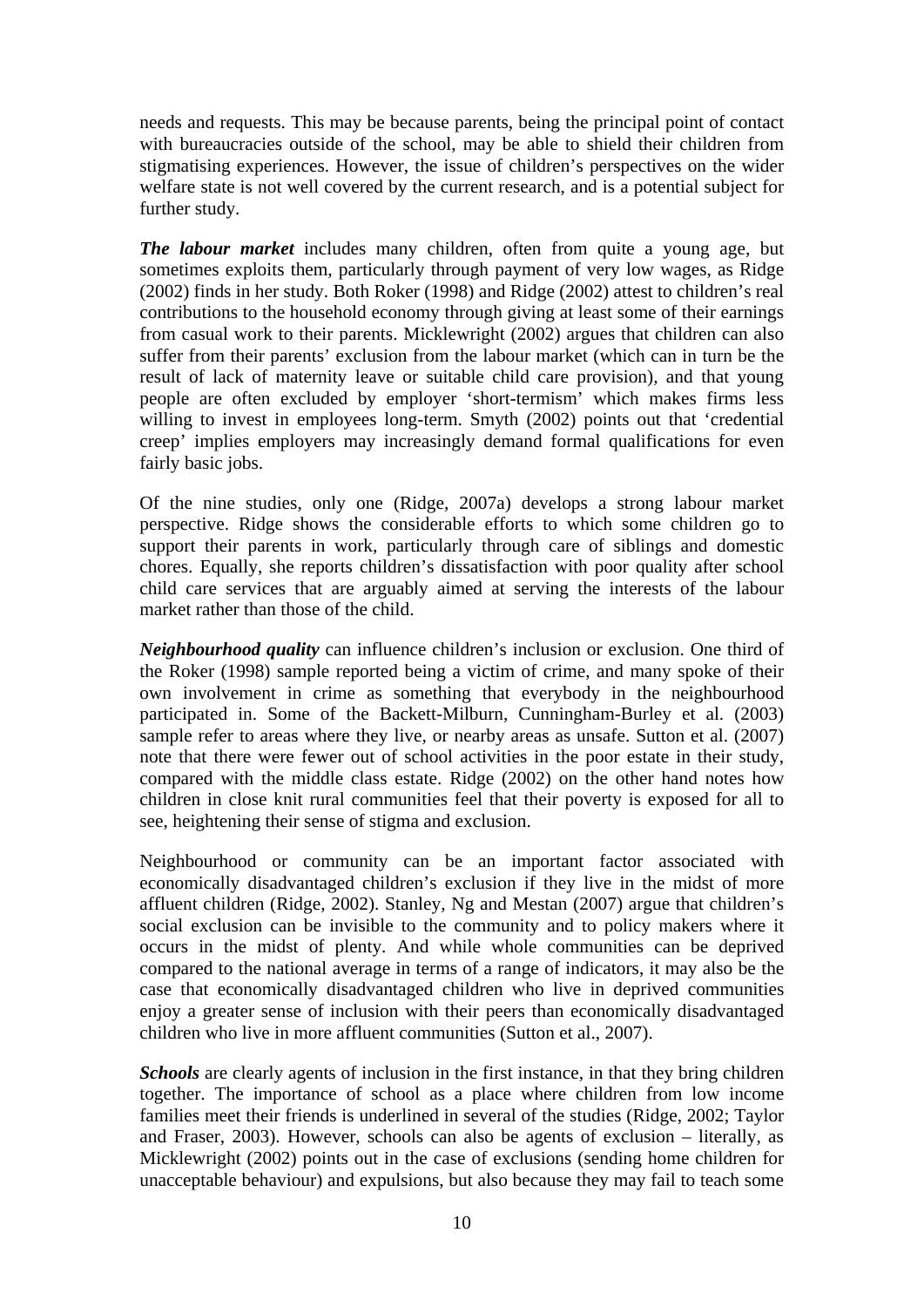children adequately, or because of policies that exclude children from some activities because they do not have the means to pay for them, or policies that stigmatise children who access income tested school services. This type of exclusion figures prominently in several of the analyses. Ridge (2002) points out that in the UK expulsions and suspensions are much more common among children whose families rely on means tested income support payments than among other children. Such children moreover, appear to have worse relations in general with their teachers, and are less concerned about doing well at school. As reported above too, many children also feel keenly the stigma of lack of money at school, often as a result of deliberate or unthinking school policies and practices (Roker, 1998; Ridge, 2002).

*Parents*, as Micklewright notes, "have an enormous influence on the well-being of their children. One implication is that parents must be a major potential agent for their children's exclusion." (2002, chapter 3) He suggests that parents can exclude their children by not bringing enough money into the household, by failing to spend their money wisely, by failing to take an interest in their children's education, or by failing to take adequate interest in their children's health, nutrition or social development (or conversely, parents can promote inclusion of children by paying due attention to these aspects of their development). While parental failures may be inadvertent or unintended, and greatly exacerbated (or ameliorated) by other factors, the point remains that parents can be agents of exclusion. This argument fits well with Mayer's (1997) thesis that children's life chances are not principally governed by their parents' incomes, but by other factors relating to parenting practices and parents' psychological well-being.

Interviews with parents in the reviewed studies generally found that they were keen to do the best for their children (Taylor and Fraser, 2003). It also shows that children, rather than blaming their parents for their poverty, offer support and cooperation in their struggle to survive together (Ridge, 2002; Van der Hoek, 2005). Roker (1998) also notes that "very few of the young people mentioned that their relationship with their parents was affected by the family's limited income." (p.29) In general, family functioning is not dealt with in the studies. Although children in the Roker (1998) study do refer to family violence and other indicators of poor family functioning, this study like the others does not analyse in depth overlaps between economic adversity, family relations and family functioning. Rather, families emerge from the studies as protective institutions, softening the impact of economic adversity for children. Nonetheless, as van der Hoek (2005) argues, children may also feel the pressure of economic disadvantage, because many parents confide in their children about money worries, and because of arguments and disagreements that may arise within the family over money.

*Other children* come across in the studies as the main includers and excluders of children in the studies reviewed, not least because of the importance children themselves placed in fitting in, and in being included in their peer group. Exclusion of poor children by non-poor children, and how it is ingrained from an early age, is the main theme running through both Weinger (2000) and Backett-Milburn, Cunningham-Burley et al. (2003). Sutton et al. (2007) emphasise the antagonism that that children often felt for children in other socio-economic groups. Roker, Ridge and van der Hoek all report on children being bullied, teased or otherwise excluded as a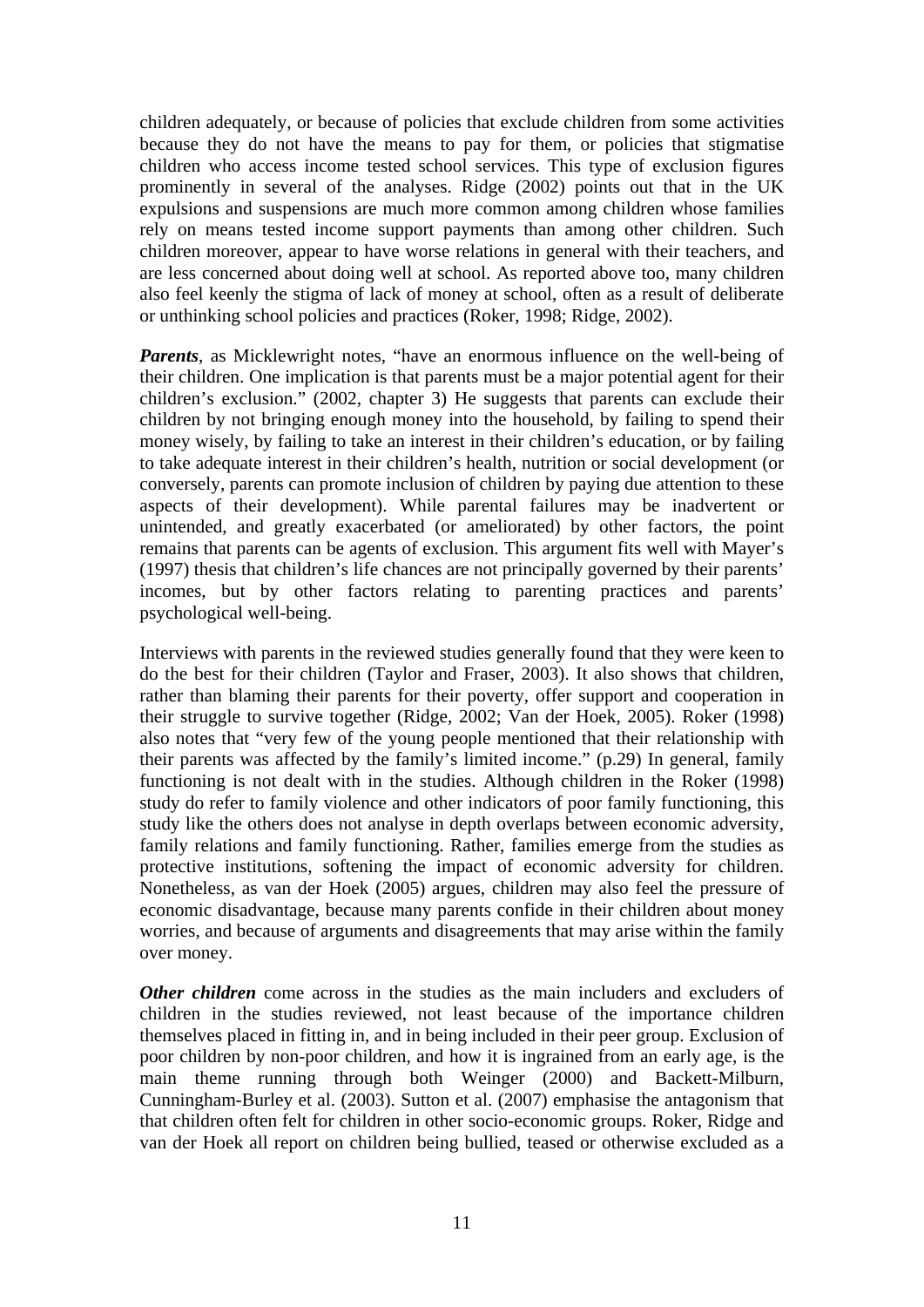consequence of their poverty (although clearly bullying is seldom simply associated with economic disadvantage). As a 13 year old Dutch girl reports:

> I don't think I have nice clothes. I want those clothes that are in fashion. At school there is often said something about it: 'you dress out of fashion' and 'you look stupid'. It's not nice to hear such things. (Van der Hoek, 2005, p.28)

This however was not apparent in the Australian study (Taylor and Fraser, 2003), where children reported being bullied for a number of reasons, but not the result of their poverty.

Exclusion of economically disadvantaged children by other children is problematic in many senses. While it occupies a huge area of exclusion in children's own perception, none of the studies make policy recommendations directly on this issue. Changes in some practices at school as proposed by Ridge (2002) would undoubtedly help. But the real solution to exclusion of children by other children is probably more a cultural shift to develop a more caring and inclusive society. In terms of policy, this represents a longer-term and more challenging undertaking than the introduction of concrete measures to raise family incomes or promote employment of parents.

And while exclusion of children by other children as a consequence of economic adversity is well covered in the studies reviewed, evidence of exclusion as a consequence of *prejudice* is more notable for its absence, with the exceptions of Taylor and Fraser (2003) who report exclusion of children from non English speaking backgrounds. The lack of evidence of other forms of prejudice in these studies may reflect the (relative) homogeneity of most of the samples. The possibility that some children could be doubly disadvantaged by economic hardship and prejudice from other adults and children as a consequence of their disability or ethnicity should be an important motivating factor for the examination of the perspectives of children from different groups at risk from exclusion.

Finally, children can also exclude *themselves* (for example from school, from interaction with peers). Micklewright (2002) notes a number of forms of selfexclusion, including truancy from school and drug addiction. Certainly, there is an element of voluntarism in children's decisions to miss school or take drugs. But agency in these circumstances should perhaps be interpreted in the context of constraints (including poverty and adult authority) that may greatly restrict freedom of action in a range of domains that are considered more legitimate. Arguably, selfexclusion by children may follow some form of exclusion by others more powerful, or, as Wikeley et al. (2007) argue, may be some children's means of interpreting a negative experience (exclusion due to lack of resources or other reasons) as a positive choice (not wanting to belong).

Attree (2006) highlights another form of self-exclusion that children and their parents in the samples engage in, that is also directly related to their economic disadvantage: they often had few aspirations to engage more in life in the present, or to improve their situations in the future. In the Roker (1998) sample, parents' aspirations for their children are modest (for example, to get any job) while children's own aspirations often appear unrealistic, especially when their engagement in school is considered. In addition, children exclude themselves from some activities because they do not want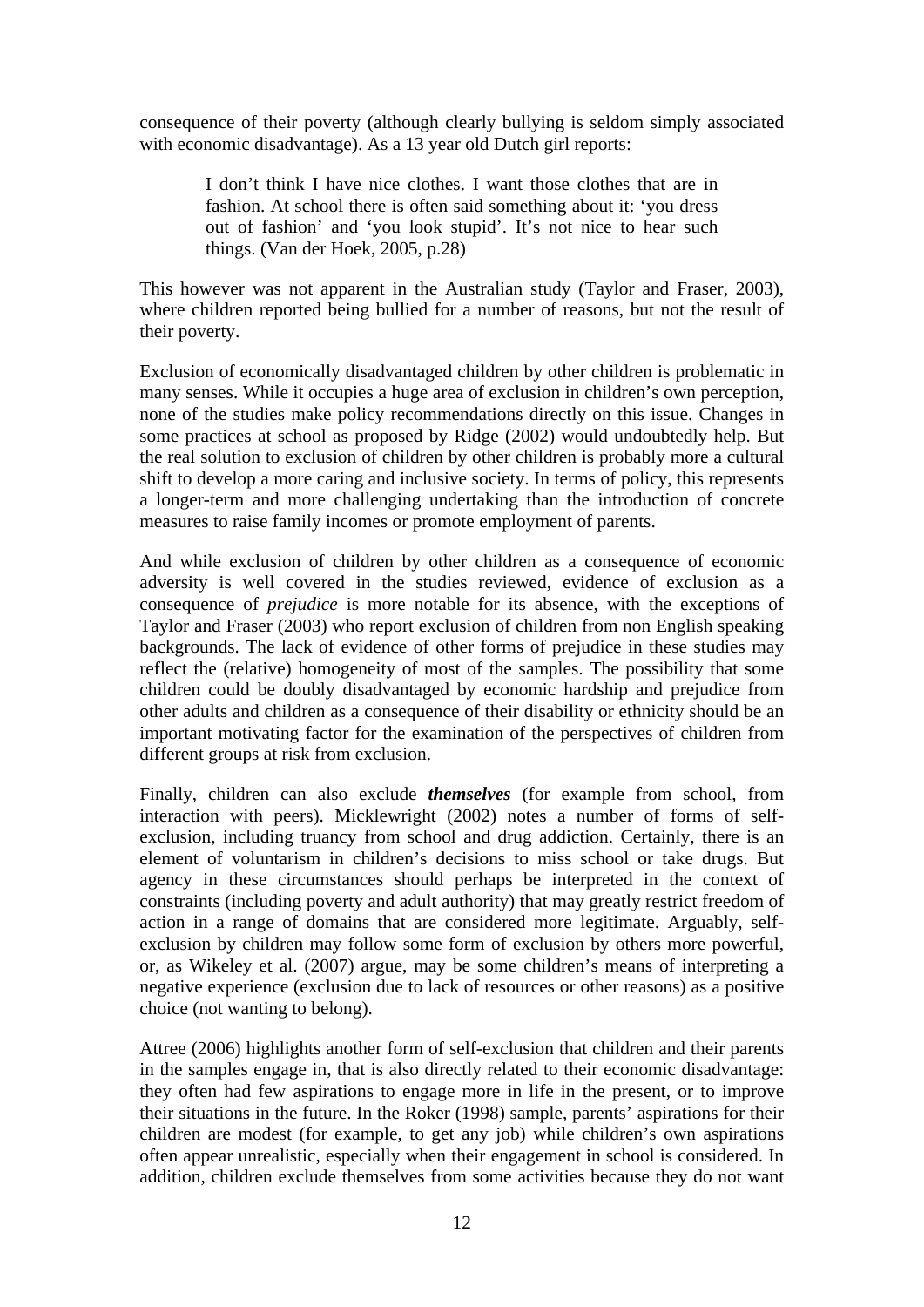to pressure their parents into giving them money that they cannot afford, so they simply do not ask (Ridge, 2002; Van der Hoek, 2005). In contrast, children whose parents have recently found work and whose family incomes have increased find themselves going out more, and engaging in more activities (Ridge, 2007a). The ingenuity of children and their parents (for example in organising inexpensive holidays) can also promote greater inclusion (Van der Hoek, 2005).

## <span id="page-16-0"></span>**4 Children as agents**

The idea of children as agents has been widely applied only relatively recently in the social sciences. Irwin argues that "prior to the 1980s children were constituted as incomplete, requiring socialisation to become adults. This adult centred perception of childhood frequently meant that children were objectified, written about but rarely consulted." (2006, p.17) Economics has often characterised children as objects of their parents' consumption, or as subjects of human capital investment (Donath, 1995). While some economists have attempted to open up the family to analysis (for a review, see Browning, 1992), children have generally been subsumed within it, and the family is assumed in classical economic thought to have a unitary utility function (Becker, 1981; Donath, 1995).

Sociology too has long ignored children as persons, but focused instead on their socialisation into society. Until quite recently, the only discipline that appears to have taken childhood seriously as a separate subject for study and analysis is that of developmental psychology which introduced a popularly accepted 'gold standard' of child development (James et al., 1998). This is now changing. Zubrick, Silburn and Prior argue that recent methodological breakthroughs and new developments in human genomics and neuroscience highlight the need for a more integrated understanding of the interplay between the behavioural, social and biological aspects of development, particularly in early childhood and adolescence (2005, p.162). It is now increasingly accepted that children are not passive observers of their own development, but social actors who seek to interpret and shape it.

Outside of the social sciences, some idea of children and agency has always been present - in Great Britain and Australia the minimum age of criminal responsibility is 10 years. And entrepreneurs have long recognised children's economic power, as witnessed the proliferation of advertisements for toys in between children's television shows, and the careful placement of candies near supermarket checkouts within reach of small hands. Yet it is only in the past 15-20 years, with the signing by most countries of the Convention on the Rights of the Child, and the emergence of serious debate on the evolving capacities of the child, that the idea of children as full members of society, not just as adults-in-waiting, has been subject to serious analysis. National and international agencies have become more receptive to the voices of children on a number of issues, for example their experience of social service provision (Aubrey and Dahl, 2006), foster care (Community Services Commission, 2000), and domestic violence against women (Irwin, 2006). The UNICEF website notes that "for the first time in G8 history, young people shared their views with G8 world leaders" at the June 2006 summit in St Petersburg [\(www.unicef.org](http://www.unicef.org/)).

Children's agency needs to be understood in the context of dependence on, and submission to the authority of adults. Within the confines of this relationship, some agency is sanctioned or positively encouraged, while some agency can also be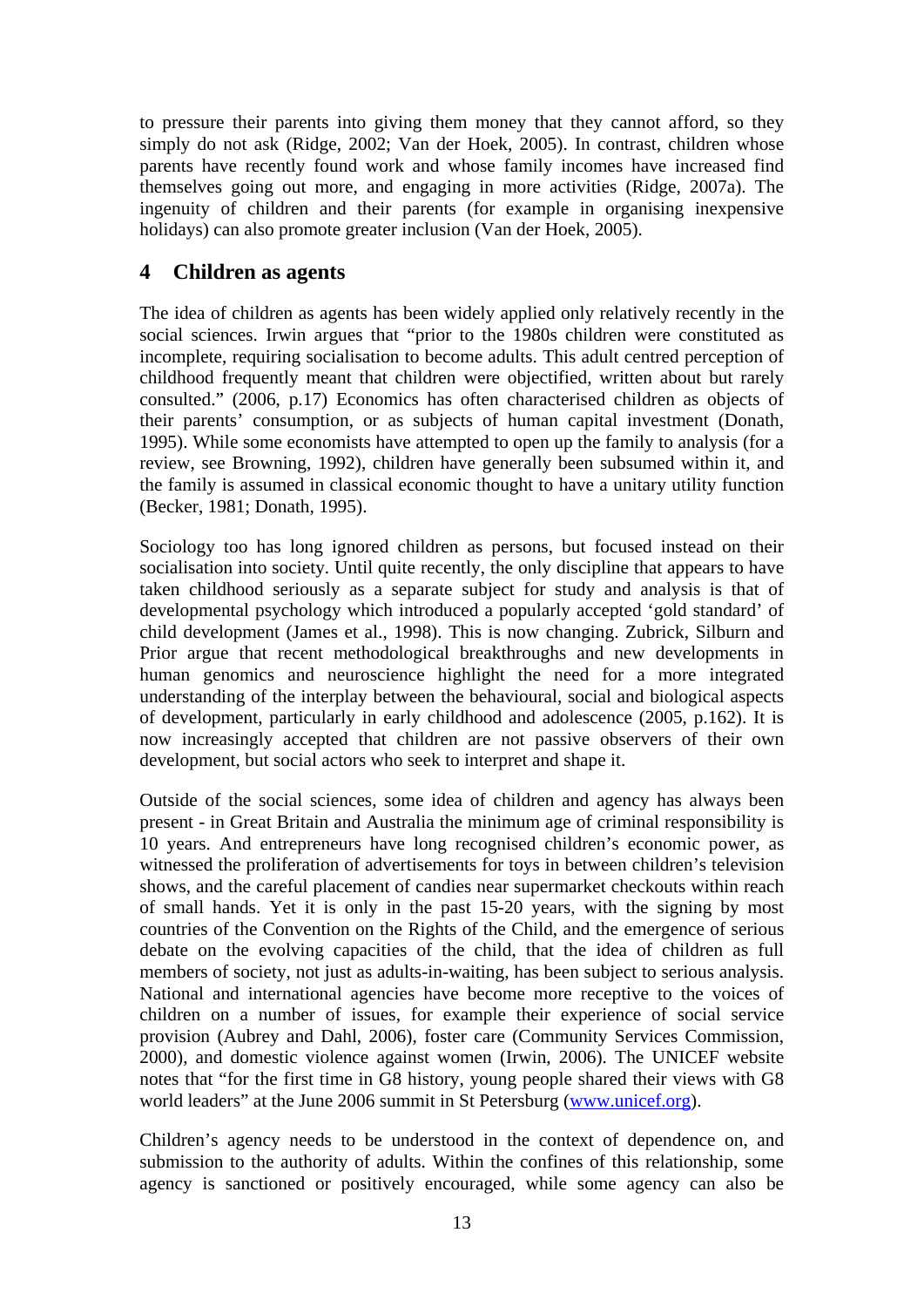understood in terms of rebellion against adult and parental authority. Lister (2004) identifies four types of agency that are relevant to the analysis of poverty which she places along two axes, everyday-strategic, and personal-political/citizenship, as shown in Figure 1. The everyday-strategic axis differentiates between those actions a person undertakes to make ends meet today, and those to improve living standards over the longer term. Some longer term strategies may cause greater hardship in the short term. The personal-political axis refers to those actions that are aimed at improving one's own situation, and those that aim at wider change. It is worth examining how children in adverse economic circumstances might utilise the four types of agency proposed by Lister.





Source: Lister (2004), Figure 6.1

*Getting by* stands in the everyday-personal quadrant of Lister's typology in Figure 1, and includes the many little things that people do in order to cope with everyday situations, for example prioritising daily expenditure, and juggling resources. Lister indeed makes the salient point that this form of agency is so commonplace, it is often only noticed when it breaks down. Ridge (2002) and van der Hoek (2005) provide examples of what some children do to get by in the face of economic adversity: for example, saving pocket money and birthday money, taking advantage of informal and ad-hoc opportunities to earn some money, helping parents with housework and child care, reappraising their daily situations in a more positive light, and not complaining to parents about lack of money (on the other hand, Roker (1998) reports that lack of money was a cause of family conflict among some of her sample).

There is also a considerable literature on the social resources (friends, family, community) that many people call on in order to help make lives in poverty more liveable (see for example Narayan-Parker and Patel, 2000). In her review of children's perspectives on poverty, Attree (2006) argues that children "adopted strategies within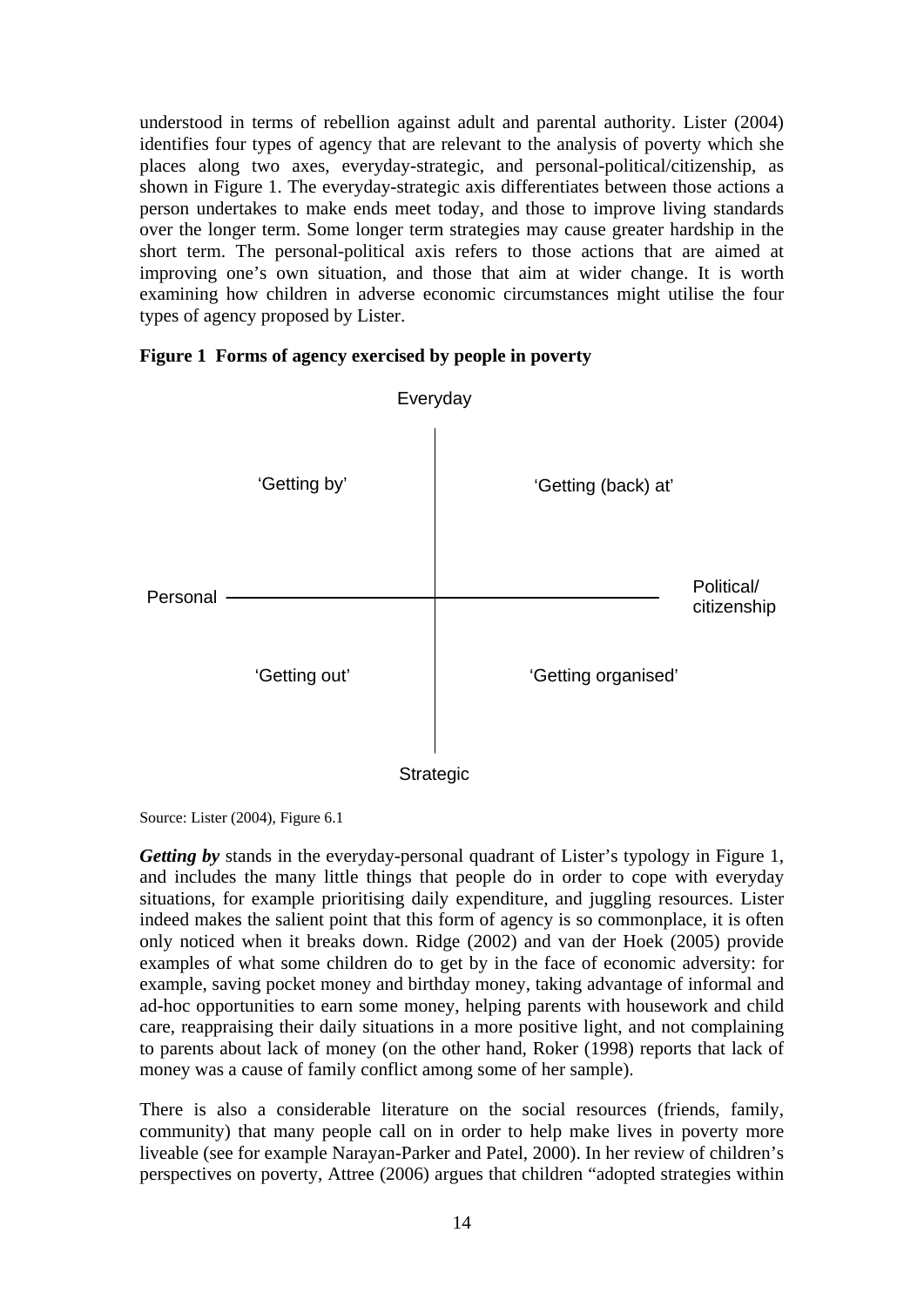their immediate families, in the wider family network, and outside the family sphere, to maximise their means." (p.60) Although Roker (1998) states that a third of the sample in her study said that lack of money did not affect their social lives, my reading of the literature (which is slightly different to the literature covered by Attree) suggests a picture of reliance on and support for family (coupled with a wish not to overburden parents), but a reluctance to show weakness and dependency to peers – thus avoiding engagement in a range of wider social resources. This is explicitly brought out by Taylor and Fraser (2003), who show that children in low income families are significantly less likely than other children to spend time with their peers outside of school; and by van der Hoek (2005) who argues that poorer children often exclude themselves in order to avoid confrontations or embarrassment with their peers. On the other hand, Wikeley et al. (2007) show how children living in a poor estate in their study participate widely in spontaneous street play, in contrast to middle class children, who tend to engage in more formalised activities, or visit each others' houses. Street play can be seen as a positive and creative response to economic disadvantage since it is enjoyable for the children, and costs little. However, its visibility means that children are exposed to a number of risks, including being victims of crime, and accusations of anti-social behaviour (Backett-Milburn et al., 2003; Wikeley et al., 2007).

*Getting (back) at* in the everyday-political quadrant of Figure 1 is characterised by Lister (2004) as the channelling of anger and despair that may accompany poverty into activities and lifestyles that signal resistance to bureaucratic and social norms – for example borderline non-compliance with the petty rules and obligations that may accompany welfare receipt, outright social security fraud, petty crime, engaging in confrontational behaviour, vandalism, graffiti-writing, or taking drugs to excess. These "isolated acts of resistance" usually take place in a context where such behaviour is to some extent tolerated, either out of understanding for the poor person's situation, or because many other people in the neighbourhood are engaged in similar activities.

Lister (2004) on the other hand highlights 'getting back at' as a form of adaptation to circumstances that challenges the view of poor people as passive and lacking agency. However, this form of agency, which is arguably common among children and young people in general, and not only those who experience economic adversity, suggests (to my mind) a response to powerlessness in relation to society and the formalised world. As noted in Section 1 most children are placed in positions of powerlessness – subjection to adult authority is one widely understood characteristic of childhood. Most do not respond with seriously disruptive or illegal 'getting back at' agency. But when they do respond in this way, it is not always clear whether it is the powerlessness of childhood and testing the limits of adult authority, or the powerlessness of poverty that provokes the response.

*Getting out* is the officially sanctioned response to poverty in the rich societies represented by the studies under review, particularly if it involves taking up employment, or improving one's employment prospects through education or training (although it could also conceivably involve re-partnering). This form of agency is located in the personal-strategic quadrant of Figure 1. Lister (2004) notes that "individuals exercise their strategic agency in negotiating these routes [education and employment] but the routes themselves are forged by structural and cultural factors,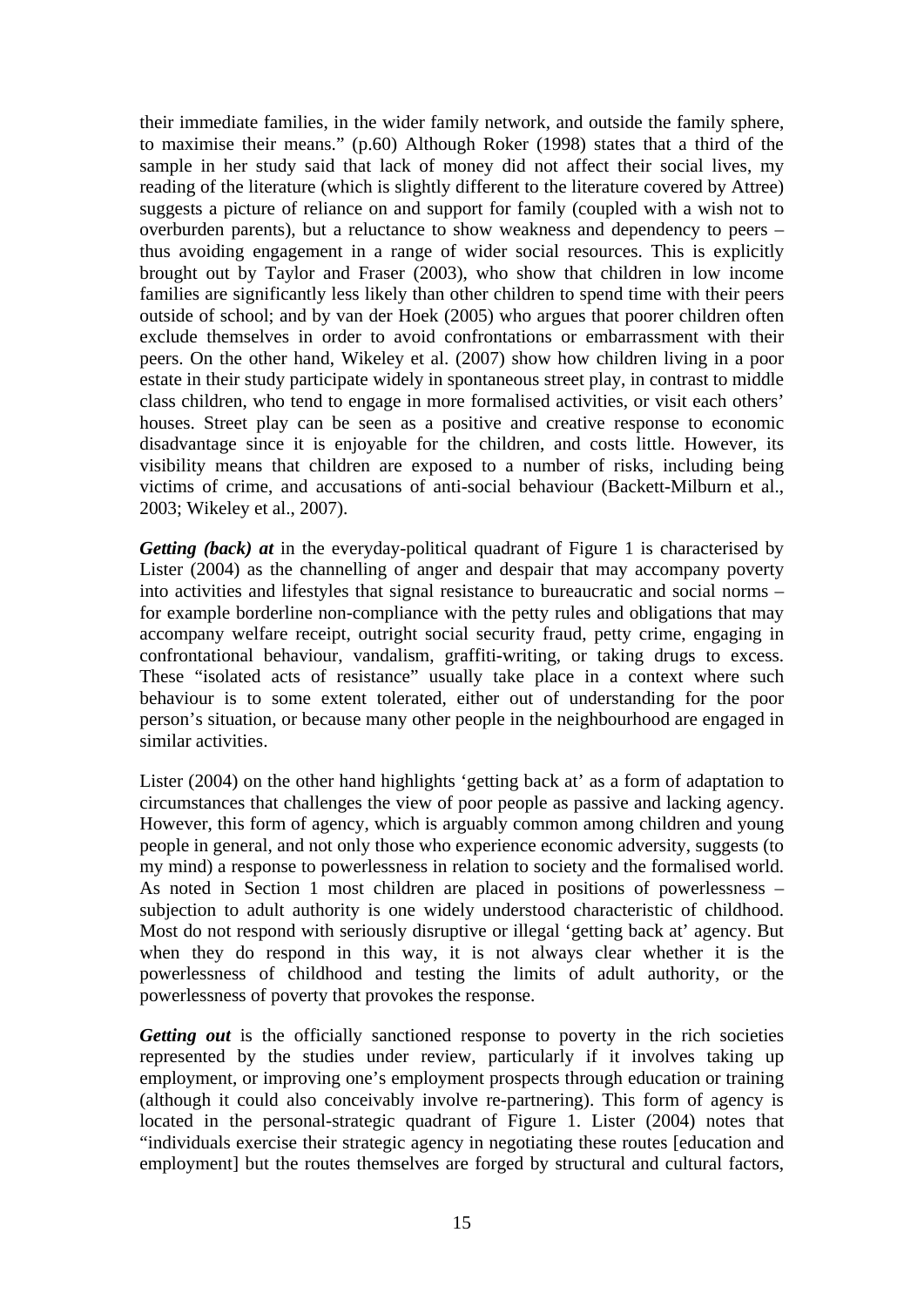which can assist or obstruct the exercise of that agency." (p.145) Piven (2001) emphasises the *political* character of these assisting and obstructing factors, for example how they are influenced by welfare reform that has taken place in most rich countries since the mid-1990s. "When public income supports that undergird wages are rolled back, workers are inevitably less secure, and it becomes easier for employers to roll back wages and restructure work. It's as simple as that." (Piven, 2001, p.28). According to Piven, therefore, the purpose of welfare reform is to encourage getting out through increasing the relative attractiveness of low-wage work.

As discussed in Section 3, moreover, the will to 'get out' may depend to a very large extent on aspirations, and preferences that may be adapted (or revised downwards) to economically straitened circumstances. This is both a human reaction to difficulty, and a way of coping with that difficulty. Van der Hoek (2005) characterises it as 'positive reappraisal', while Attree (2006) characterises it as becoming resigned to living in poverty. Roker (1998) also hints at the role of constrained or adapted preferences in lowering children's aspirations for themselves. In the language of the Capabilities Approach (Sen, 1999), adaptation of the will to 'get out' is in itself an indicator of capability deprivation – the loss of freedom to choose between desirable alternatives.

Lister (2004) makes the point that for some people, for example lone parents, barriers to 'getting out' are often significant, and here, Ridge (2007a) suggests that children's support can make a real difference – through engaging in greater self care, care of siblings and home production, and through giving parents emotional space to recuperate after the working day. Pocock and Clarke (2004) make a similar point with regard to Australian children with working parents. However, this research is silent on the negotiation that may take place between parents and children over 'getting out' – for example how children's views (as well as parents' perceptions of children's needs) influence parents' decision to look for work, accept a particular job, or quit one.

*Getting organised* is placed by Lister (2004) in the strategic-political/citizenship quadrant of Figure 1. She argues that this is often a particularly difficult type of agency for poor people, in part because of the 'othering' process that objectifies them as passive. Perhaps the most important part of 'getting organised' relates to the factors that prevent people from engaging in it "… where the problem of poverty is typically individualized and blamed on 'the poor' by politicians and the media, it is likely that those affected will make sense of their situation in individualized, often self-blaming terms, and look for individual rather than collective solutions" (Lister (2004, p.150) citing Lyon-Callo (2001) and Dean (2003). Poor people as a group, moreover, are often disorganised because they do not wish to identify with each other. 'Proud to be poor' is not a banner under which many are likely to march" (Lister, 2004, p.152).

Like poor adults, all children experience 'othering' to a greater or lesser extent simply because of their status as children. Moreover, they are for the most part explicitly excluded from political processes, and while they may sometimes be listened to regarding issues that directly affect them *as children*, they are not generally considered to have a voice in big-picture politics or in community activism. One potentially fruitful avenue for future research might be to understand better how children support (or otherwise) their parents' involvement in community issues, and their engagement with public and state agencies.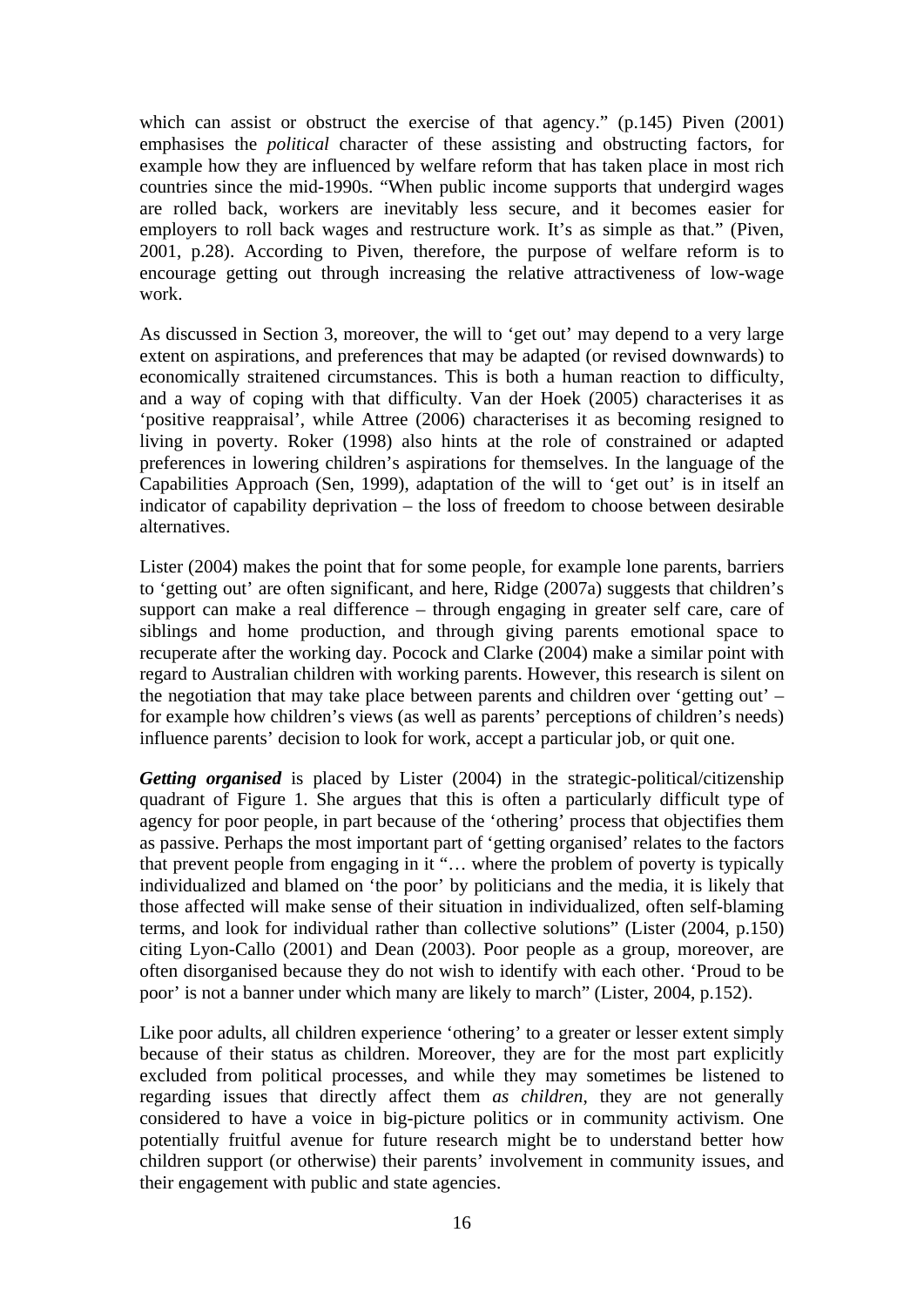## **4.1 Conclusion**

The literature reviewed here suggests that the treatment of children as passive by researchers, policymakers and service providers is inappropriate. However, their agency is still in many senses restricted – more everyday and personal (mostly 'getting by' and 'getting (back) at'), and less strategic and political (many children will help their parents 'get out' and 'get by', but many also appear to have limited aspirations for themselves). The dual focus of children's agency is worth noting: both to help themselves in coping with their daily lives, and to help their parents in their struggle to improve family finances and functioning

A number of knowledge gaps remain. Current research does not address how children and their parents negotiate important transitions ('getting out'), such as parents' taking up of employment, even though this often explicitly depends on children's active cooperation. Nor is it apparent from the existing literature what roles age and other indicators of maturity play in a child's agency, but presumably children employ different tactics and strategies at different ages. For example, the typology of evolving capacities of the child drawn up by Lansdown (2005) would tend to foster expectations that consultation and negotiation that goes on between child and parent is likely to vary considerably according to the age of the child.

There also is a need to understand better the influence of structural and cultural factors that facilitate or inhibit the use of different types of agency by children. In this respect a better understanding of how and why children adopt particular coping strategies might be revealing (van der Hoek, 2005). Importantly, these factors may not always be the same for children and their parents, for example because of their different social environments. Addressing this issue would require an explicitly multicultural approach to the research, assuming from the outset that culture and ethnic background can play a role in how children utilise agency in response to economic adversity.

# <span id="page-20-0"></span>**5 Doing research with children**

Expertise in the social sciences is necessary in order to conduct scientifically robust research on poverty. But the very process of acquiring that expertise may disable the researcher in a number of important respects. Chambers (1997) argues that (i) extended education when young, coupled with delayed responsibility in the real world, (ii) working in organisations with fellow professionals with shared values, and (iii) the ambition to do well within their professional discipline, create a considerable distance between professional researchers and the objects of their research, who are invariably poor or disadvantaged in some respects. To a large extent, professional research concerns itself with quantifiable phenomena, such as income or consumption.

Chambers' argument, that poor people themselves are distanced from the whole poverty definition and measurement process, which is simplified in order to satisfy the requirements of administrators and academics rather than to address the real needs of the poor, is arguably amplified in the case of children. Children are excluded by tradition, by authority and by dependency first from adult worlds (James et al., 1998; Qvortrup, 1994), and then from the even more rarefied worlds of the academic and the policymaker. The challenge, central to the task of understanding children's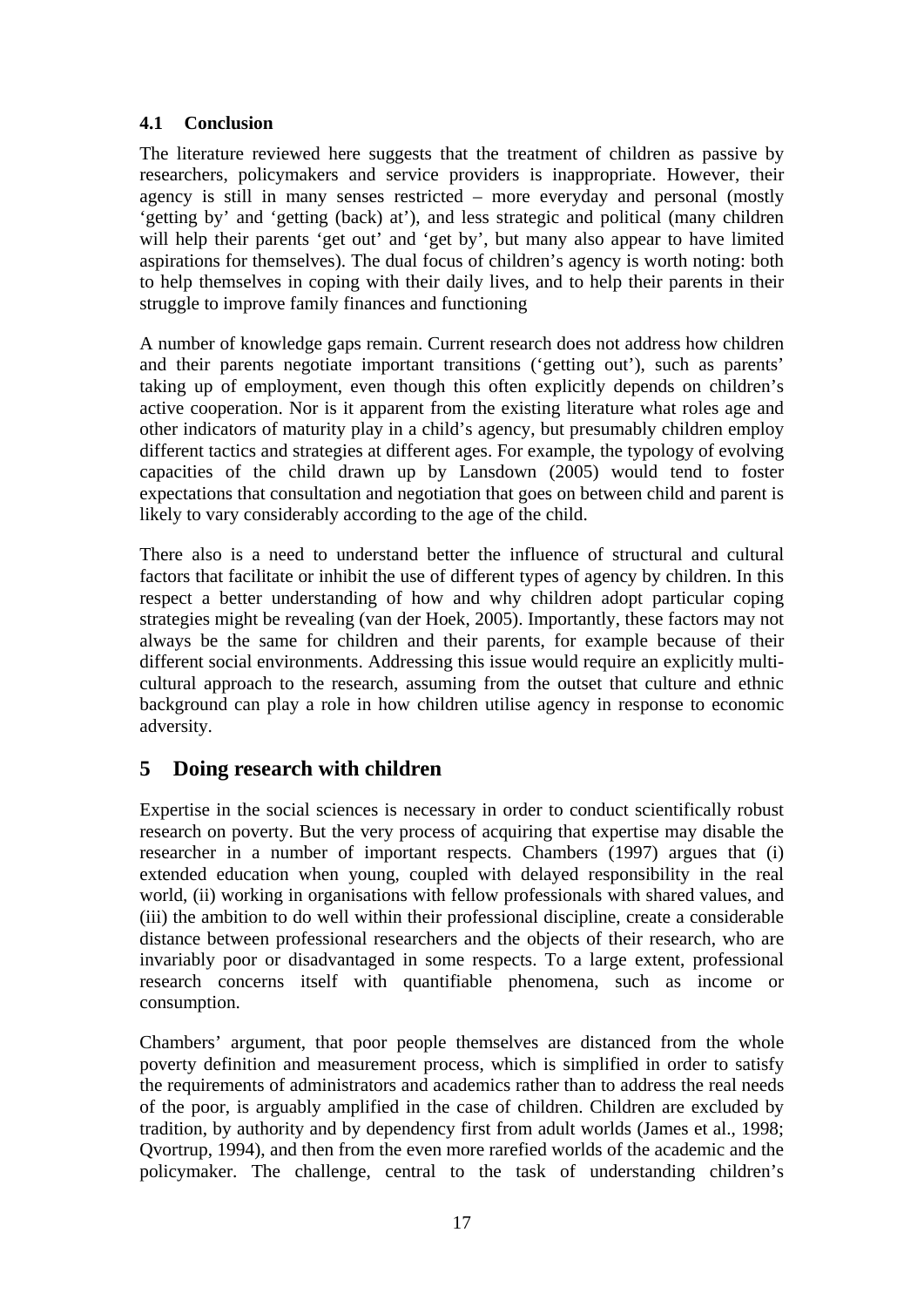perspectives on poverty, is to break down the double barrier of distance that disables professional researchers and policymakers: professionalism that differentiates them from poor people in general, and the authority and remoteness of adulthood that separates them from children. In this section, we are particularly concerned with the second barrier, for arguably, in breaking this down, and in recognising the diversity that exists among children, we will also be going quite some way towards dismantling the first barrier. We also consider briefly some of the ethical issues associated with research with children.

#### **5.1 Research techniques with children**

The research agenda is changing. As Bessell (2006) argues, citing Hill (1999), topdown approaches to research whereby adult experts set and control the agenda are now being challenged by approaches based on genuine respect for a child's view of her social world. Mason and Urquhart (2001) draw the distinction between 'Adultist', 'Children's Rights' and 'Children's Movements' models of participation by children in issues of child protection, child welfare and research with children. In the Adultist model, which assumes in its pure sense a clear dichotomisation between adulthood and childhood, adults set the agenda, identify children's needs and use professional knowledge as the basis of their decision-making. Children are viewed as passive and developmentally incomplete 'becomings' whose views may be sought, but then filtered through adult eyes. Under the Children's Rights model, adults still largely set the agenda in that they take the initiative in extending rights to children, but children themselves are viewed as competent social actors, where competence is understood in terms their evolving capacities, which may be reflected broadly in terms of experience as well as age. This model recognises the uneven balance of power between children and adults, suggesting the need for strategies which promote symmetry between them, for example through reflexivity on the part of both adults and children. Under the Children's Movements model on the other hand, exemplified to some extent in the work of Biggeri, Libanora et al. (2006), children themselves seek to set and remain in control of the agenda and use it to effect political change.

Although none of the studies reviewed here discusses research techniques in great detail, most would appear to fit in Mason and Urquhart's (2001) Children's Rights model. The studies mostly appear to adopt a dynamic approach to the research, where all children are asked about some particular issues, but space is made in the research process to incorporate children's perspectives on a range of issues outside of the interview schedule. For example, Weinger (2000) structures her conversations with children around their thoughts on the sorts of children who would live in opulent, middle class and poorer looking homes. Ridge (2002) adopted a flexible approach, allowing space for children to talk about a wide range of other issues relevant to them. Roker (1998) puts considerable stress on ensuring children were relaxed and comfortable with the research process, taking care for example that children did not feel intimidated with the interview setting. In her studies, Ridge (2002; 2007a) states that children were interviewed alone, with no other adult present. Alone among the nine studies, Sutton et al. (2007) state that they explicitly adopted a participatory approach, where children set the agenda or the research, and were involved at every stage of the process.

A considerable literature proposes different methods for overcoming the inequitable balance between researcher and child. Barker and Weller (2003) outline a number of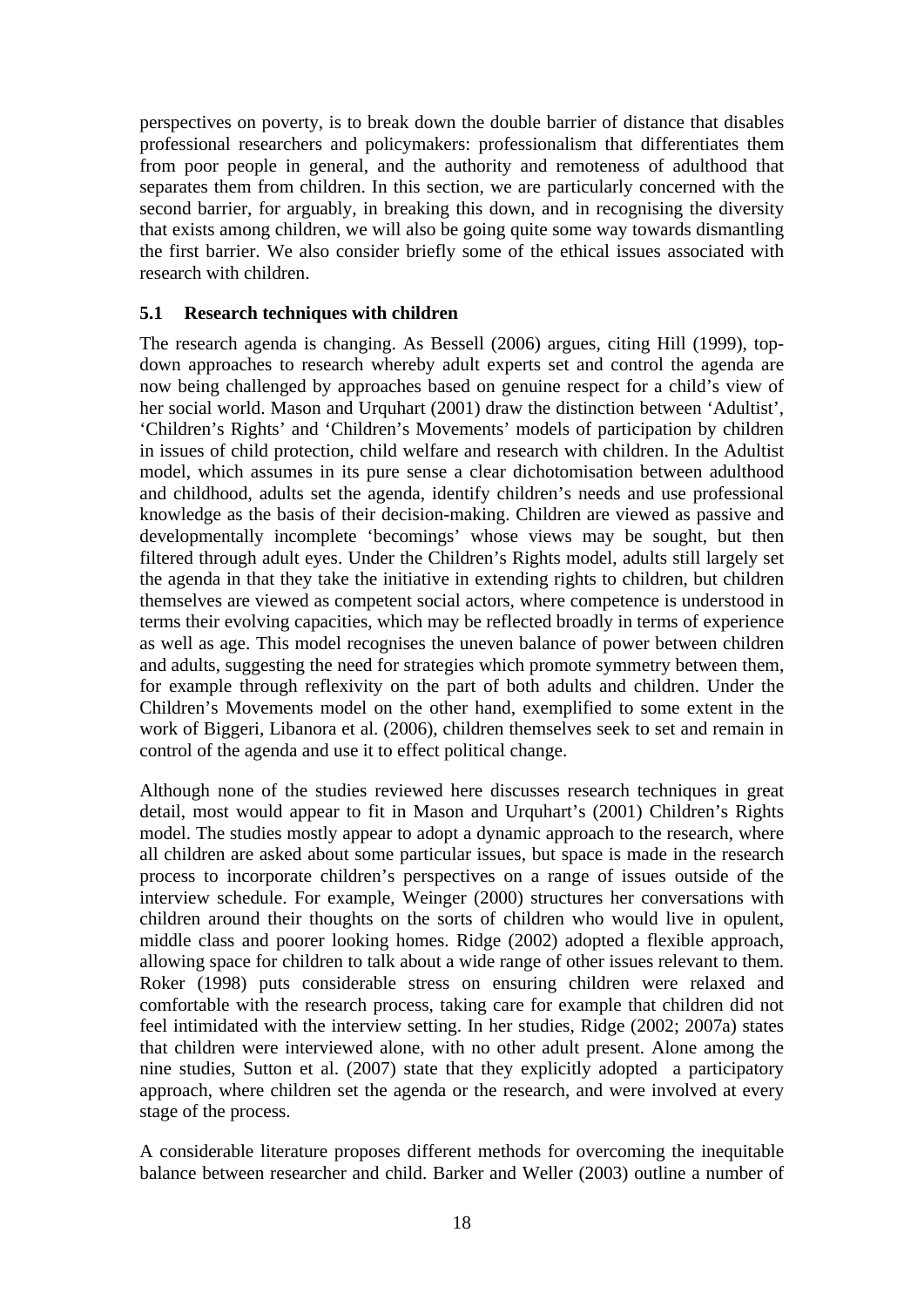different techniques for engaging children in the research process, including allowing children to take photographs (disposable cameras are cheap and simple to use); drawing (putting children in control); diaries (a personal account of one's life, but perhaps better with older children); and questionnaire interviews and focus groups. All these different techniques have both advantages and disadvantages. The usefulness of photography as a technique, for example depends on the child's interpretation of the photograph. Most of the nine studies reviewed here use as their main method semi-structured interviews, while one (Sutton et al., 2007) uses a wide variety of play-based techniques, evolved with the participation of the children themselves. Another study (Backett-Milburn et al., 2003) also employs some alternative techniques including drawing in conjunction with interviews, but does not appear to draw on results from these other techniques in the written research.

It is not clear, however, how much children in the nine studies were involved in the research *process*. Sutton et al. (2007) report that research results were fed back to children for comment, but it seems that other studies did not do likewise. The NSW Commission for Children (2005) argues that a crucial part of involving children in research is engaging them through the whole research process, so that they participate in determining research priorities, and in evaluating the ongoing research, for example through advisory groups that consider each stage of the process. This peer group evaluation as used by Sutton et al. (2007) is arguably useful, not only in terms of mobilising children's interest in the research, but also in ensuring that it remains child-centred, and relevant to children's most important concerns.

## **5.2 Ethics**

While most research has (or should have) social implications, the process of primary research that involves gathering information from human subjects can also have direct impacts on the people involved. For this reason, most research institutions have developed strong procedures for ensuring that research follows ethical guidelines. Bessel (2006) discusses three important ethical factors that need to be considered in the design of child-centred social research. First, the researcher should take into account children's capacity to take decisions, and the research should be cast in an appropriate way for the children at whom it is aimed "The burden of responsibility is no longer on the child to demonstrate his or her capacity, but on the researcher to develop techniques that recognise and support children's capabilities." (Bessell, 2006, p.45).

Second, consent cannot be treated unproblematically. Children, particularly young children, cannot be assumed to give consent in the way that adults do. Citing Boyden and Ennew (1997) Bessell states that it is not consent or assent that should be sought from children, but informed dissent. For example, a rights-based approach would suggest that a child's failure to protest should not be interpreted as consent or assent. (Bessel, incidentally, is particularly scathing of the draft Statement on Ethical Conduct in this regard, since it appears to allow researchers to over-ride children's objections to participating in the research in some circumstances, such as if parent consent is forthcoming).Third 'The Best interests of the Child' must be paramount. The singular 'Child' precludes a utilitarian argument that the research will benefit all children as a way of justifying ignoring an individual child's wish not to participate. Rather, the researcher must at all times remain alert for signs of withdrawal of consent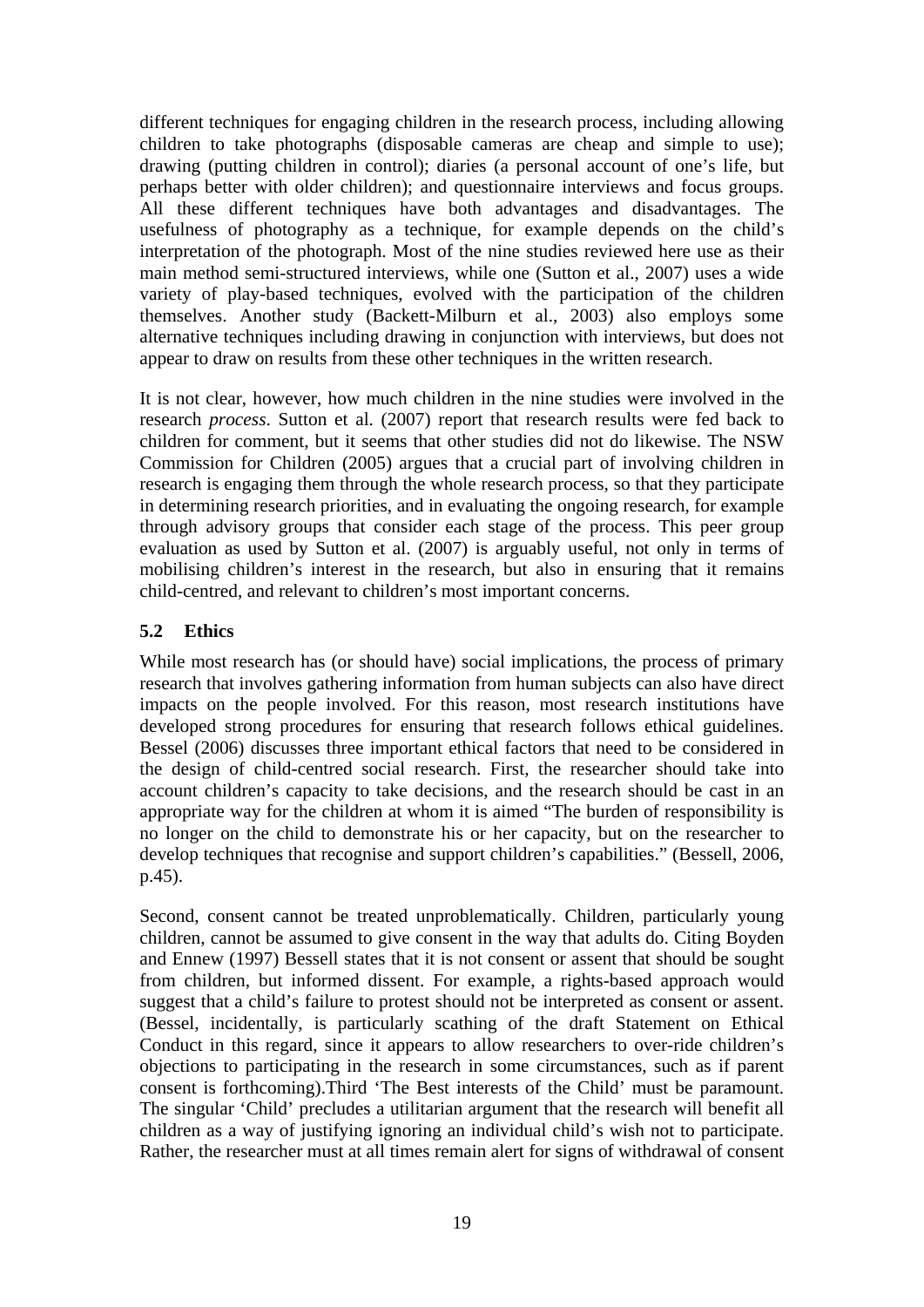(including implicit withdrawal), and also for signs of risk of harm to the child resulting from participation in the research.

These are high standards, and it is difficult to discern from the published studies how they perform in these respects. Certainly, some allowed their research designs to take explicit account of children's capacities (Van der Hoek, 2005). In all cases it is reported that parental consent was sought, and it is usually added that children's consent was not assumed, but also actively sought. Some studies also showed particular concern about consent throughout the research process (Ridge, 2002; Roker, 1998). However, the implications of 'The Best Interests of the Child' did not appear to be explicitly considered (or at least written about) in any of the studies. This may be because it is genuinely difficult to do so, since the researchers, the children themselves and their parents may not fully understand what is in their best interests at a particular point in time. However, it is also the case that 'best interests' principles are intrinsic ethical research guidelines that are followed by many research organisations. They may therefore be implicit in the research process. One lesson from this review might be that researchers should be more *openly* reflexive about the processes of their research, particularly in relation to the child's consent, and to how the researcher perceives the child's best interests.

The adoption of high ethical standards in research suggests a potentially high refusal rate, from children and their parents. This also raises the potential problem of bias in achieved samples. One study of the nine reviewed in this paper notes the extreme difficulty encountered in developing a sufficiently large sample (Backett-Milburn et al., 2003). It is also notable that none of the samples appeared to include families with multiple problems. Such families may have been inadvertedly excluded by the researchers, or excluded themselves from the samples.

# <span id="page-23-0"></span>**6 Discussion: what do we know and what is missing?**

This concluding section summarises findings from this review in four parts – what we have learned; policy conclusions; what we still need to know; and implications for future research with children.

## **6.1 What have we learned?**

The key substantive issues arising from the papers covered by this review relate to social exclusion, agency and family. Economic disadvantage impacts on children in particular because of the social exclusion that often accompanies it. Some of this exclusion can be addressed in policy terms. Some is arguably more difficult to deal with. Children themselves are resourceful, and respond to their situations by interpreting their environments and choosing courses of action that can materially improve their personal and family situations, and help them cope with economic adversity.

*Heterogeneity among children*: Children are important actors in their own and their families' lives, and their perspectives should not be ignored. They are also, just like adults, heterogenous individuals, and it is important that research reflects this.

*School* is one of the most important social settings for economically disadvantaged children, not least, as Ridge (2002) points out because lack of money limits their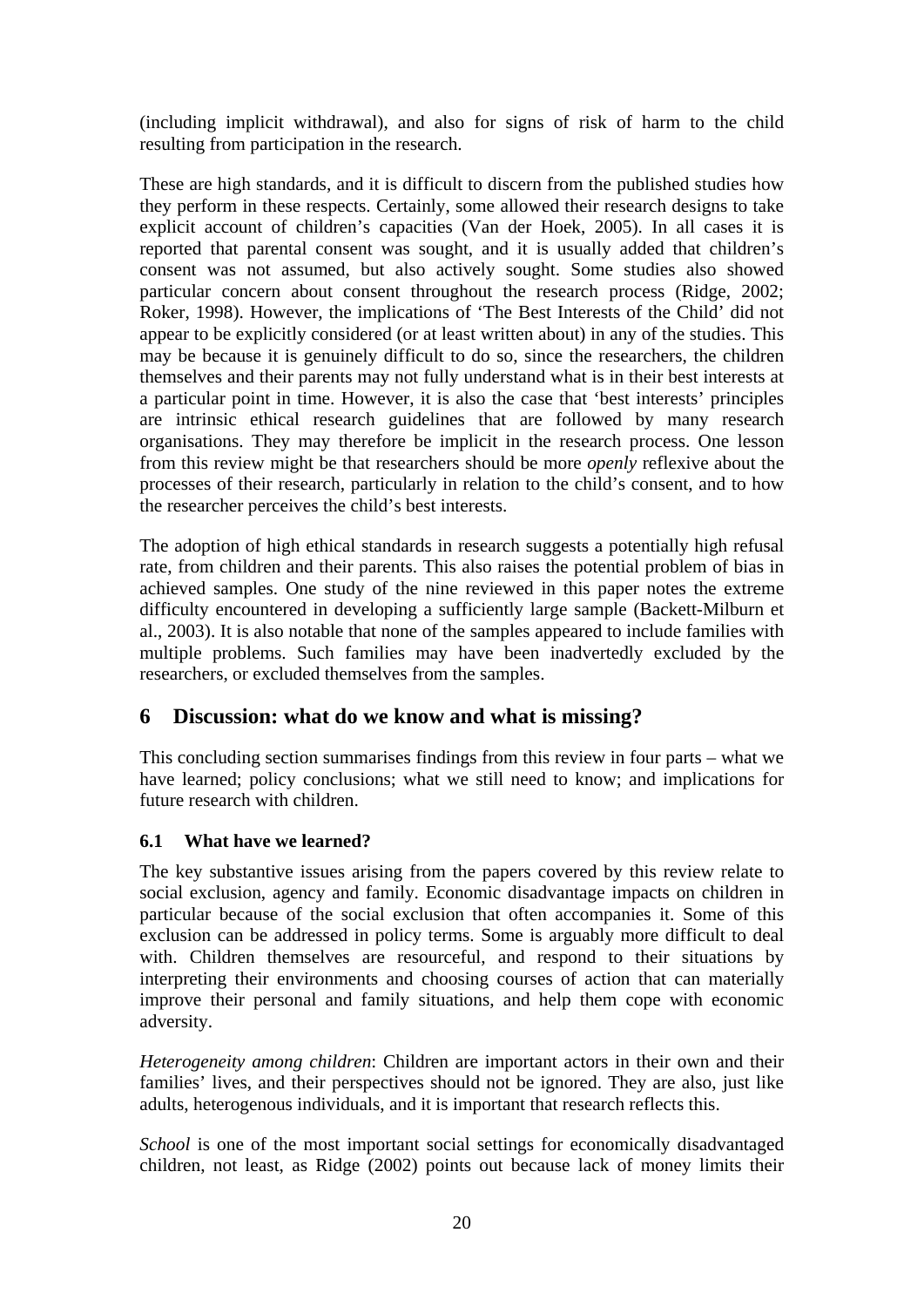opportunities to meet with friends outside of the school setting. Yet it can also be a difficult place, not least because of school bureaucracies that can add to the stigma and exclusion experienced by many poor children through for example subtly identifying those who receive help from the school because of their family's low income, or through inadequate provision for poorer children to participate in extracurricular activities organised by the school.

*Children* exclude children. This is clearly one of the most important aspects of economic adversity from children's perspective. While children in some studies state that economic resources are not a key determinant of inclusion or exclusion, children in other studies report being bullied, teased and excluded in other ways because they do not have the 'right' clothes, for example. In some respects, schools can reduce the bullying and teasing. But much of it may be outside of direct policy control. The studies of Weinger (2000), Backett-Milburn, Cunningham-Burley et al. (2003) and Sutton et al. (2007) suggest that differentiation on the basis of social class is ingrained in children from an early age and subtly reinforced by parents who may at the same time profess to wanting their children to make friends with other children from a broad range of backgrounds.

*Families* often protect children from the worst impacts of economic adversity and exclusion, and children in turn act to protect their families, through home production, economic support (for example giving parents money earned through part time work) not making economic demands, and giving emotional support to parents who are under stress, and taking care of younger siblings, especially while parents are at work. Strong families promote resilience among children and young people. Children use their agency not only for their own immediate ends, but also to support their parents, to help them cope with the stresses and strains of economic adversity, and to help them in their return to the labour market. Ridge (2007a) documents the considerable lengths to which some children will go in order to offer both practical and emotional support to their mothers who are returning to the labour market after a period of nonemployment.

*Agency*: children act for themselves in a number of ways. 'Getting by' and 'Getting out' agency is often seen by adults as acceptable forms of child agency. 'Getting (back) at' agency, on the other hand, which may be characterised by negative or destructive behaviour, and which may be aimed at adult authority and restrictions, is likely to be seen as less acceptable. A relatively high proportion of young disadvantaged people may be involved in crime (Roker, 1998), and a wide literature suggests that economic disadvantage can be associated with a range of destructive behaviour, including abuse of drugs (Spooner and Hetherington, 2004). In addition, children as agents can act to accept their situation without seeking to improve it or to get out. As Attree (2006) puts it, many poor children become resigned to living in poverty, while others interpret their situation in a more positive light (Van der Hoek, 2005).

#### **6.2 Policy conclusions**

The research shows that much can and should be done to support children and their families in economic adversity. Most of the studies call for an increase in public social transfers for families, to reduce the income gap between poor people and the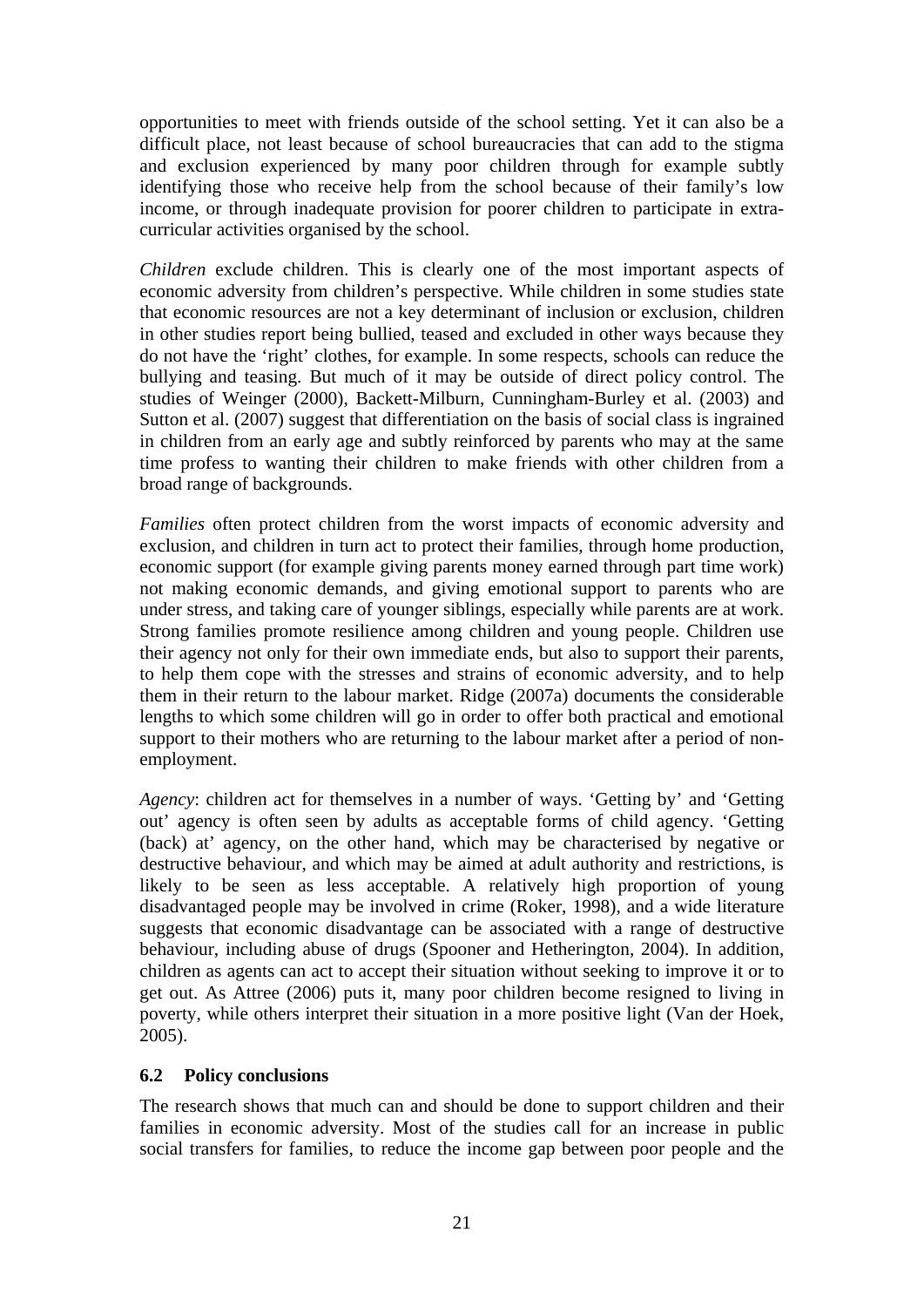rest. In addition some of the studies make quite specific proposals, some, but not all, of which are relevant outside of context of a particular country.

*Reduce stigmatising school bureaucracy*. Ridge (2002) makes some particularly strong points in this regard. First, school uniforms can act as an equalising agent among children thus protecting them against exclusion. But this is the case only if poor children can afford to buy the same uniform as other children, and they should be enabled to do this in a non-stigmatising way. Second, extra curricular activities, now an important part the school experience for many children, need to be made accessible to poorer children. In the UK schools cannot legally charge parents for trips, but can only ask for a contribution. Many parents nonetheless regard the contribution as compulsory, and any help offered by schools as very conditional. Third, schools should not make it easy to identify who receives in-kind support through the school, for example free meals or textbooks or other items.

*Increase opportunities for social participation outside of school*. Many children are excluded from meeting friends outside of school because they cannot afford to do many of the things that their friends are doing, or even the transport costs to go and meet their friends. Both Roker (1998) and Ridge (2002) point to the need for cheaper provision of leisure facilities for young people, and Ridge (2002) particularly emphasises the benefits of a cheap public transport policy for young people.

*Address children's clothing needs*. Ridge (2002) argues the need for special grants to help children and young people dress adequately. She sees this as especially significant since children point out the central importance of clothing for peer group respect.

*Improve support for working parents.* Ridge (2007a) argues that a key issue for children whose mothers return to work is the quality of care they are placed in, and a child centred approach is needed to ensure high quality care for children of all ages.

## **6.3 What do we still need to know?**

*Agents of inclusion and exclusion*. While much of the research touches on structural and other factors that serve to exclude children, there is perhaps space for a more explicit analysis of the agents and gatekeepers of children's inclusion/exclusion – who they are (a tentative list is offered in Section 3 of this paper), children's own awareness of them, who they act for or discriminate against, and policy levers that can reorient them, or reduce their influence.

*Children's exclusion by other children*, a particular case of the 'agents of exclusion' problem, can perhaps best be characterised as a structural problem in society, which the studies reviewed here expose but do not adequately explain. Particularly useful in this regard would be examples of communities or societies where the exclusion of some children by the majority is minimised, and an understanding of what factors can help in this regard.

*Ethnic and other minorities.* A small body of sociological research examines how children from different ethnic groups respond to economic adversity, by themselves and in support of their families (see for example Song, 1996). Given that many children from minority backgrounds may face double exclusion because of their minority status and because of their poverty (and may on the other hand also benefit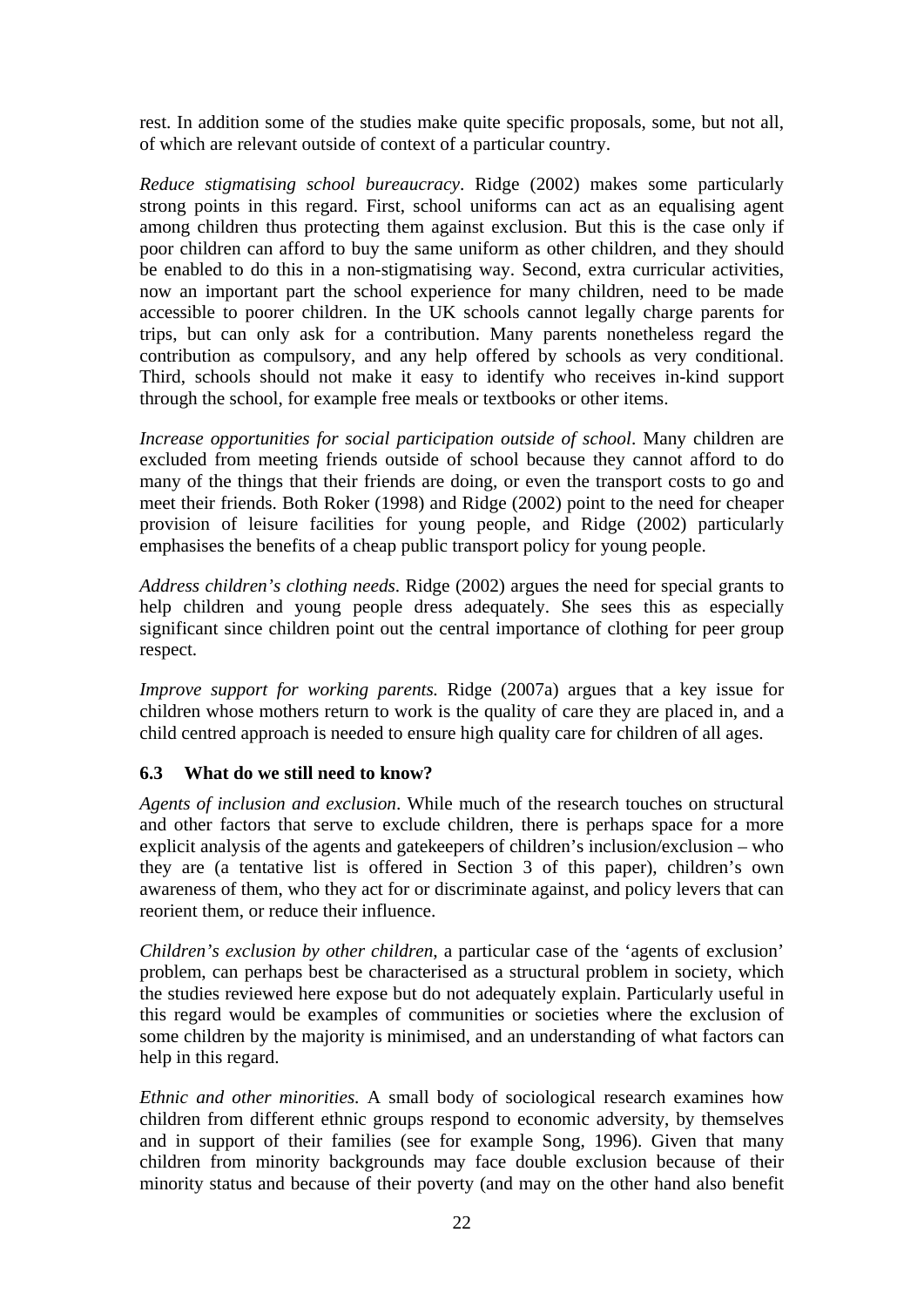from strong ethnically based community support) it is important to further consider this issue.

*Children of different ages.* Although several studies reviewed here do look at differences between younger and older children, they appear to find remarkably little to report; and although some studies include children as young as five or six, little or nothing is said about this younger age group. Since the evolving capacities of children for reflexiveness and action are likely to be associated with age (and since children's rights to be consulted on matters affecting them increase as they mature), there is a need in future research to examine more closely how children of different ages perceive economic adversity.

*Parents' transitions to work.* More research is needed on how children influence parents' decisions regarding employment. Ridge (2007a) shows how children support parents who have made the decision to return to work. However, it is also important to know what happens to parents who do not return to work, and the negotiation processes that may take place between these parents and their children regarding employment.

*Multiple disadvantages.* Most of the studies reviewed are concerned with children in economic adversity. However, it is likely that many children in economic adversity experience multiple problems. Wikeley et al. (2007) observe that children who experience economic disadvantage often have complicated and diffuse family lives that involve frequent visits to step-parents and care of siblings, sometimes leaving little free time for other activities. It is important to better understand the impact of multiple disadvantage on children.

*Family functionality.* Support between family members comes across as one of the strongest features of the studies reviewed, and this is clearly a huge positive for many children. But the studies present little evidence, from the children's own perspectives, of what happens when family relations are under strain. Irwin (2006) shows for example the enormous impact that domestic violence has on children. Arguably financial and other strains may exacerbate problems of family functioning, so more general research may be needed on how children cope with economic adversity in the context of family strain, which may be manifested in neglect or abuse of children.

#### **6.4 Pointers for future studies and policy**

The studies reviewed here provide useful lessons for a future studies into children's perspectives on economic diversity. These perhaps can be summed up as follows:

- Children's standpoints are important for understanding poverty as it affects children and their families, and the effectiveness of policies to support them. However, the challenges attached not only to obtaining children's views, but also to involving them as co-researchers in the entire research process, while at the same time paying attention to their rights and best interests, are considerable (although not insurmountable), requiring both care and reflexiveness on the part of the researcher.
- Children, like adults are diverse and heterogenous, and research that seeks to obtain their views needs to recognise this. Of importance in this respect are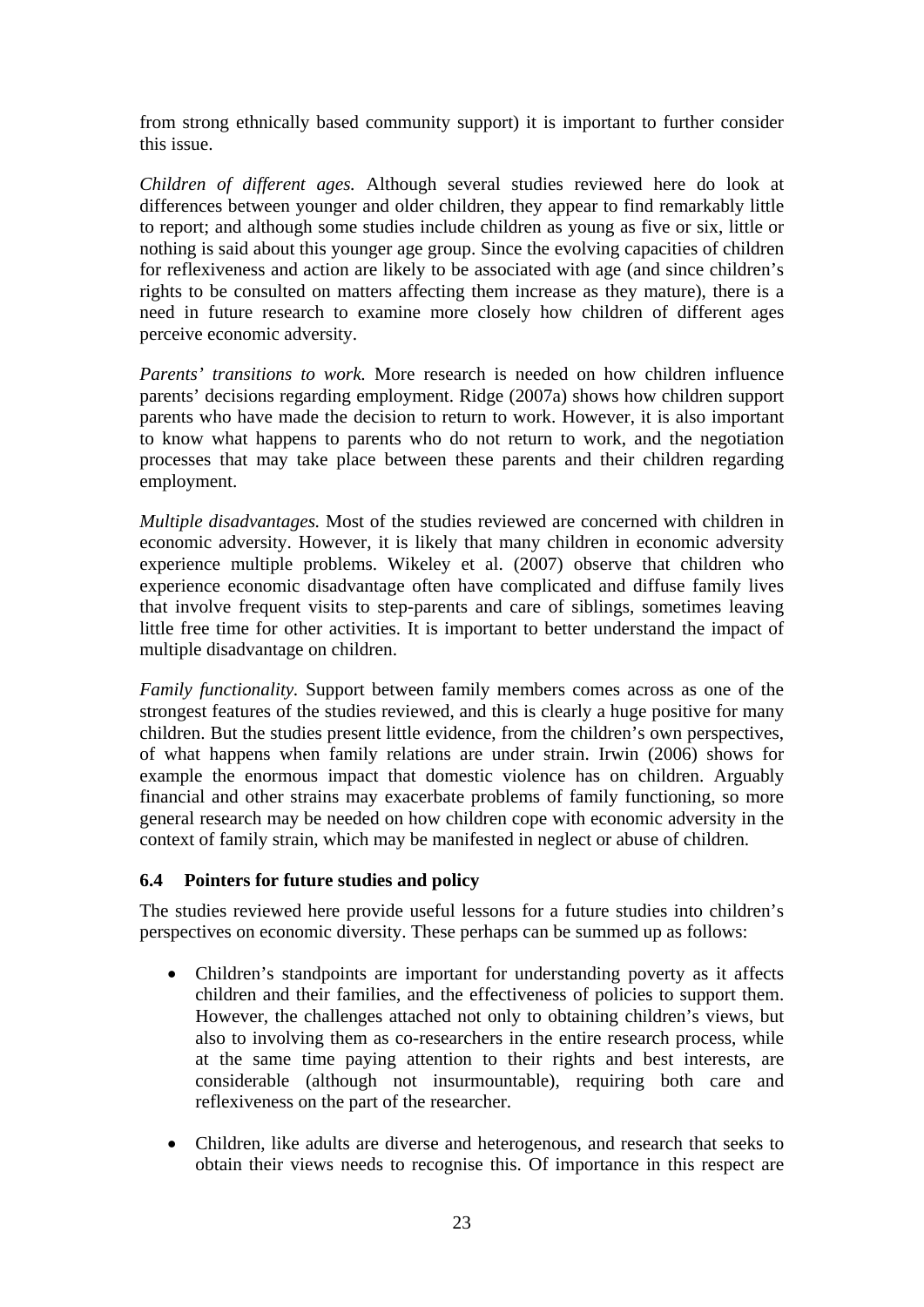likely to be age, gender, family type, ethnicity, indigenous status, disability, and location. Location matters because urban/regional/rural experiences for children of low income are very likely to differ, particularly if many of their peers are also experiencing economic disadvantage or if only a few are in such circumstances.

- The family setting is central to our understanding of children's perspectives on their poverty. At the same time, the research needs to be sensitive to situations where families are divided or in distress, or where parents and children do not perhaps display mutual support and common interests.
- Policies aimed at parents, as well as those aimed at children, impact on children in several ways – on their self-esteem, their economic independence, and their well-being at school, for example. It is possible also that children's actions within the family may influence parents' responses to policies aimed at them (for example relating to employment). Children's perspectives may offer important clues about parents' responses to policy initiatives, including the trend in many OECD countries to encourage or coerce all single and partnered parents into paid employment.
- Children's perspectives may also reveal stigmatising and exclusionary aspects of community services that are not apparent to the service providers.
- School is an important setting for children, and it is possible that much could be done at the level of the school to improve the experiences and outcomes of children facing economic adversity. It is important therefore for part of the research to focus on the school setting, for example the way schools categorise and potentially create divisions among children.
- Among children's greatest concerns is their exclusion by other children. Research that seeks examples of successful inclusionary initiatives in school or community settings, and which identifies children's resilience in the face of adversity (what Margot Prior 2002 calls 'solid kids') could provide pointers for policy led responses to this particularly difficult issue.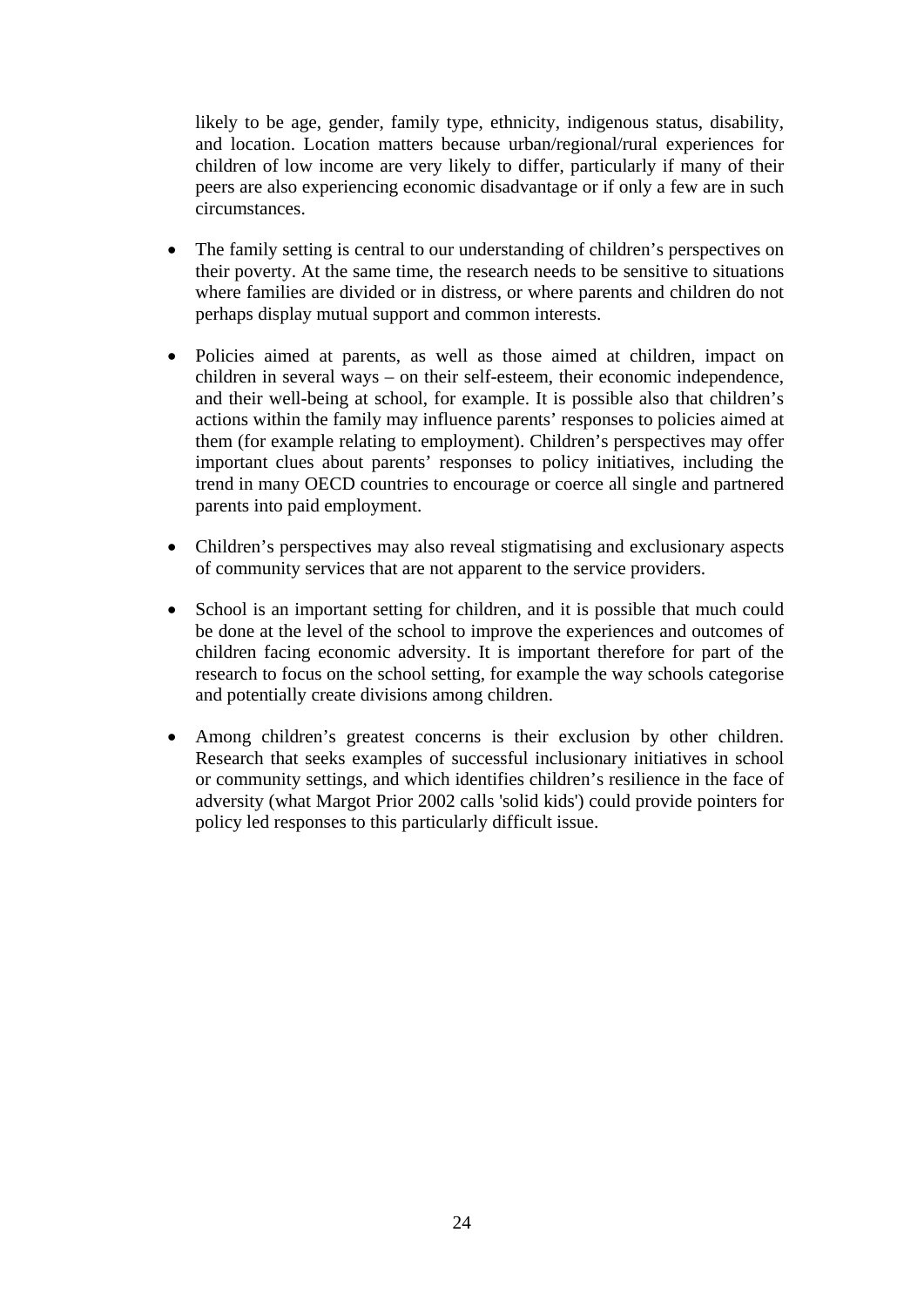#### **References**

- Atkinson, A. B. (1998). 'Social exclusion, poverty and unemployment', in A. B. Atkinson and J. Hills (eds.), *Exclusion, Employment and Opportunity,* Centre for the Analysis of Social Exclusion, London School of Economics, 1-20.
- Attree, P. (2006), 'The social costs of child poverty: a systematic review of the qualitative evidence', *Children & Society,* 20 (1), 54-66.
- Aubrey, C. and S. Dahl (2006), 'Children's voices: the views of vulnerable children on their service providers and the relevance of services they receive', *British Journal of Social Work,* 36, 21-39.
- Backett-Milburn, K., S. Cunningham-Burley and J. Davis (2003), 'Contrasting lives, contrasting views? understandings of health inequalities from children in differing social circumstances', *Social Science and Medicine,* 57 (4), 613-23.
- Barker, J. and S. Weller (2003), '"Is it fun?" Developing children centred research methods', *International Journal of Sociology and Social Policy,* 23 (1/2), 33- 58.
- Beavis, A., M. Murphy, J. Bryce and M. Corrigan (2004), *Aspirations, Expectations and Implementation: A Report Prepared for The Smith Family*, The Smith Family, Sydney.
- Becker, G. (1981), *A Treatise on the Family*, Harvard University Press, Cambridge, MA.
- Bessell, S. (1999), 'The politics of child labour in Indonesia: global trends and domestic policy', *Pacific Affairs*, 72(3), 353-71.
- Bessell, S. (2006), 'Ethical research with children: The time for debate is now', *Communities, Children and Families Australia,* 1 (1), 43-49.
- Biggeri, M., R. Libanora, S. Mariani and L. Menchini (2006), 'Children conceptualizing their capabilities: results of a survey conducted during the First Children's World Congress on child labour', *Journal of Human Development,* 7 (1), March 2006, 59-83.
- Boyden, J. and J. Ennew (eds.), (1997), *Children in Focus A Manual for Participatory Research with Children*, Save the Children Sweden, Stockholm.
- Browning, M. (1992), 'Children and economic behaviour', *Journal of Economic Literature,* 30 (3), September 1992, 1434-475.
- Chambers, R. (1997), *Whose Reality Counts? Putting the First Last*, Intermediate Technology Publications, London.
- Community Services Commission (2000), *Voice of Children and Young People in Foster Care*, Community Services Commission, Sydney.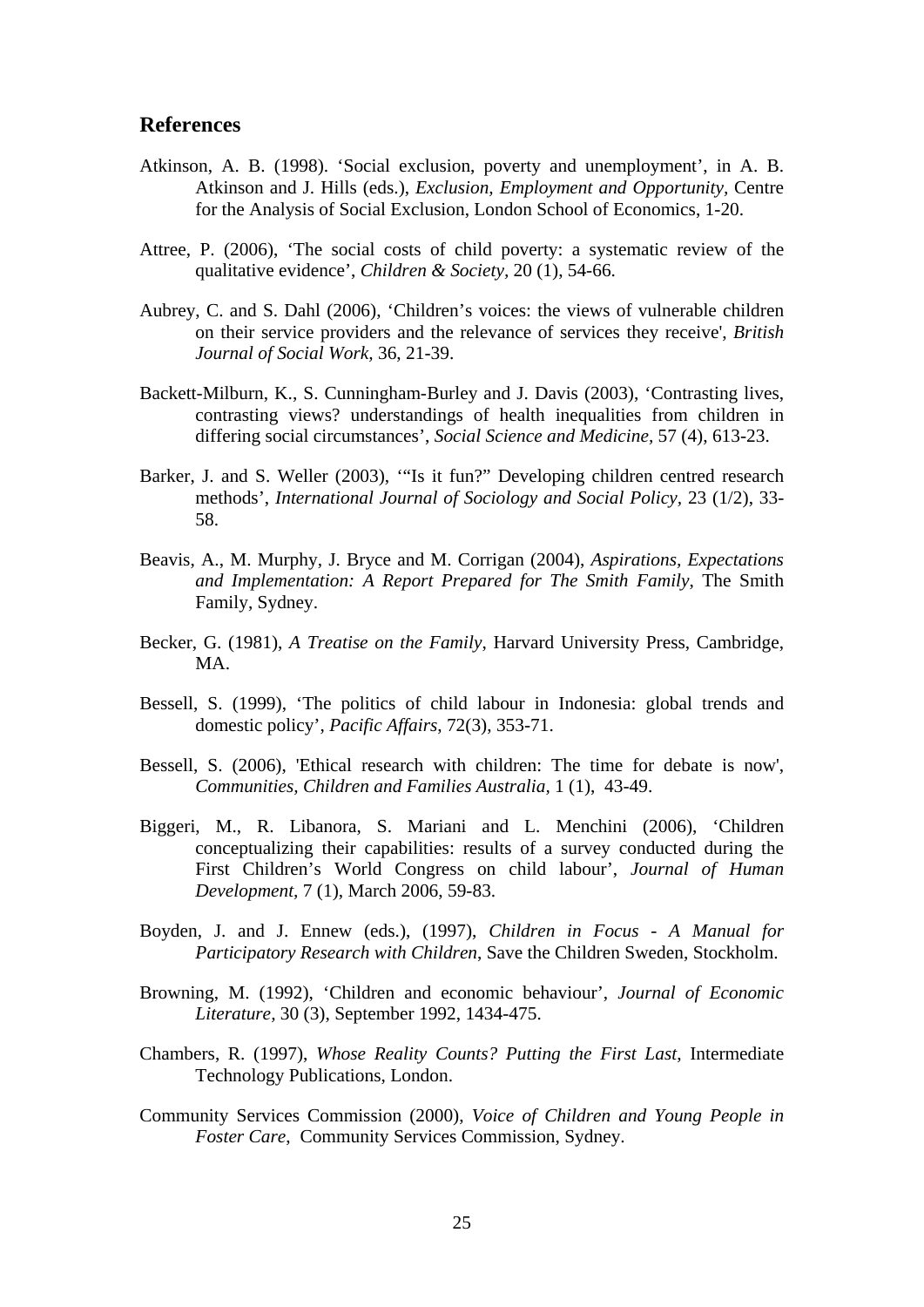- Corsaro, W. A. (1997), *The Sociology of Childhood*, Pine Forge Press, Thousand Oaks, California.
- Dean, H. (2003), 'Re-conceptualising welfare-to-work for people with multiple problems and needs', *Journal of Social Policy,* 32 (3), 441-59.
- Donath, S. (1995), 'The invisible child: a feminist critique of economic theory', *Social Security Journal,* June, 98-116.
- Dowling, M. and L. Dolan (2001), 'Families with children with disabilities inequalities and the social model', *Disability and Society,* 16 (1), 21-35.
- Harpham, T., N. T. Huong, T. T. Long and T. Tuan (2005), 'Participatory child poverty assessment in rural Vietnam', *Children and Society*, 19 (1), 27-41.
- Hart, R (2001), *Children's Participation: From Tokenism to Citizenship*, Innocenti Essays, No. 4, UNICEF.
- Hill, M. (1999), 'What's the problem? Who can help? The perspectives of children and young people on the well-being and on helping professionals', *Journal of Social Work Practice,* 13 (12), 135-145.
- Irwin, J. (2006), 'The inclusion of children and young people in research on domestic violence', *Communities, Children and Families Australia,* 1 (1), July 2006, 17-23.
- Iversen, V. (2002), 'Autonomy in child labour migrants', *World Development*, 30 (5), 817-834.
- James, A., C. Jenks and A. Prout (1998), *Theorizing Childhood*, Polity Press, Cambridge.
- Katz, I. (2005), *The relationship between parenting and poverty, unpblished report for the Joseph Rowntree Foundation*, Policy Research Bureau, London.
- Kruttschnitt, C., J. D. McLeod and M. Dornfeld (1994), 'The economic environment of child abuse', *Social Problems,* 41 (2), 299-315.
- Lansdown, G. (2005), *The Evolving Capacities of the Child*. Innocenti Insight No.11, UNICEF Innocenti Research Centre, Florence.
- Levison, D. (2000), 'Children as economic agents', *Feminist Economics,* 6 (1), 125- 34.
- Lister, R. (2004), *Poverty*, Polity Press, Cambridge, UK.
- Lyon-Callo, V. (2001). 'Homelessness, employment and structural violence', in J. Goode and J. Maskovsky (eds.), *The New Poverty Studies*, New York University Press, New York and London.
- Mason, J. and R. Urquhart (2001), 'Developing a model for participation by children in research on decision making', *Children Australia,* 26 (4), 16-21.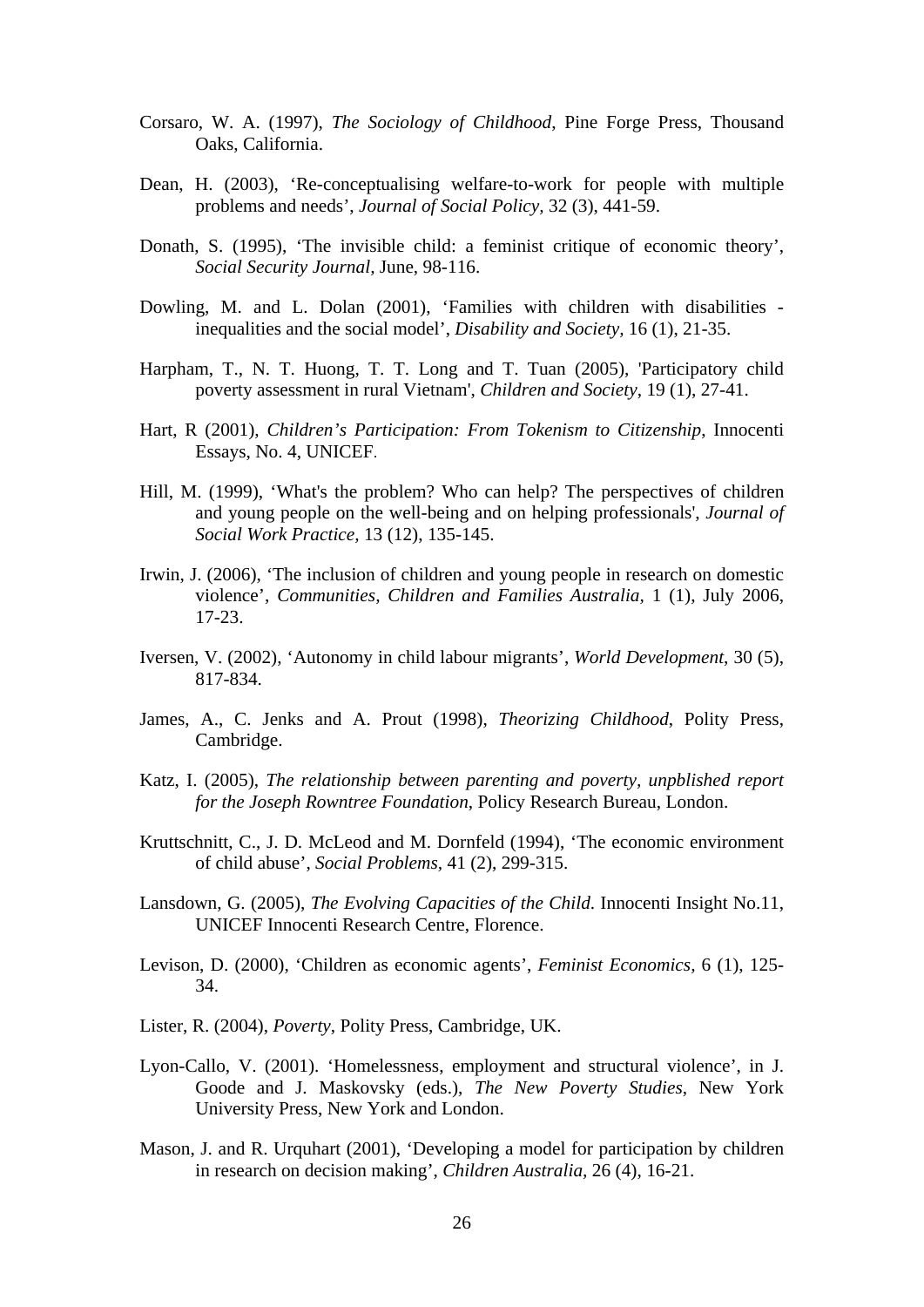- Mayer, S. (1997), *What Money Can't Buy: Family Income and Children's Life Chances*, Harvard University Press, Cambridge, Mass.
- Micklewright, J. (2002). *Social Exclusion and Children: A European View for a US Debate*.Unpublished manuscript, Florence.
- Narayan-Parker, D. and R. Patel (2000), *Voices of the Poor: Can Anyone Hear Us?*, Oxford University Press, Oxford.
- Neale, B. and C. Smart (1999), *Agents or Dependants?: Struggling to Listen to Children in Family Law and Family Research*, Working Paper No.3, Centre for Research on Family, Kinship and Childhood, University of Leeds,
- NSW Commission for Children and Young People (2005), *Participation: Count me in! Involving children and young people in research*, NSW Commission for Children and Young People, Sydney.
- Piven, F. F. (2001), 'Globalization, American politics, and welfare policy', *The Annals of the American Academy of Political and Social Science*, 577 (1), September 1, 26-37.
- Pocock, B. and J. Clarke (2004). *Can't Buy Me Love? Young Australians' views on parental work, time, guilt and their own consumption*.Unpublished manuscript, Canberra.
- Prior, M. (2002). 'Investing in our children: A research agenda', in M. Prior (ed.), *Investing in Our Children: Developing a Research Agenda*, The Academy of Social Sciences in Australia, Canberra.
- Qvortrup, J. (ed.). (1994), *Childhood Matters: An Introduction*, Avebury, Aldershot (UK).
- Ridge, T. (2002), *Childhood Poverty and Social Exclusion: From a Child's Perspective*, Policy Press, Bristol.
- Ridge, T. (2007a), 'It's a family affair: low-income children's perspectives on maternal work', *Journal of Social Policy* 36 (3), 399-416.
- Ridge, T. (2007b). 'Negotiating childhood poverty: children's subjective experiences of life on a low income', in H. Wintersberger, L. Alanen, T. Olk and J. Qvortrup (eds.), *Childhood, Generational Order and the Welfare State: Exploring Children's Social and Economic Welfare*, University Press of Southern Denmark, Odense.
- Roker, D. (1998), *Worth More Than this: Young People Growing Up in Family Poverty*, The Children's Society, London.
- Room, G. (ed.). (1995), *Beyond the Threshold: The Measurement and Analysis of Social Exclusion*, Policy Press, Bristol.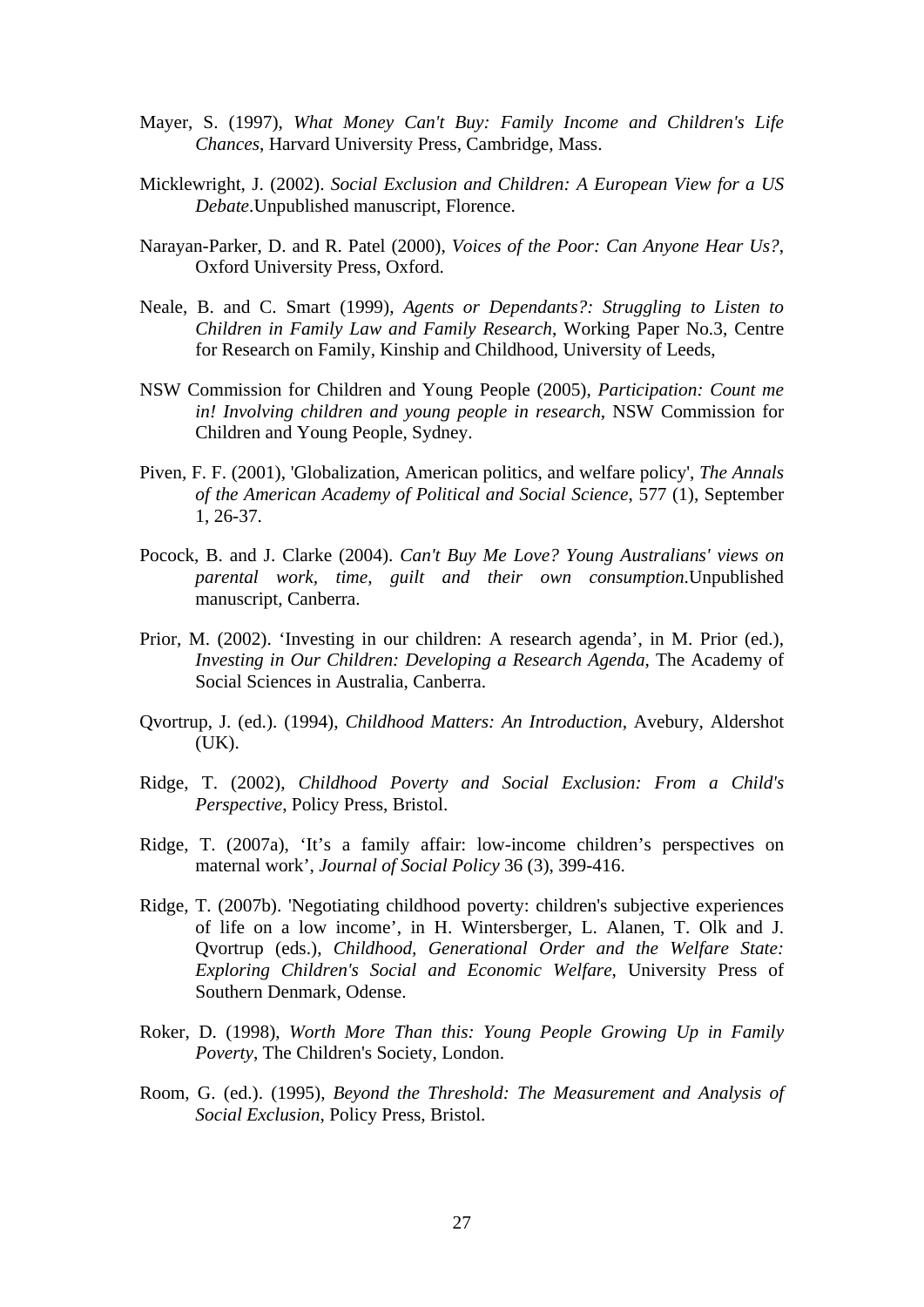- Ruggeri Laderchi, C., R. Saith and F. Stewart (2003), 'Does it matter that we do not agree on the definition of poverty? A comparison of four approaches', *Oxford Development Studies,* 31 (3), September 2003, 243-272.
- Save the Children (2003), *So You Want to Consult with Children? A Toolkit of Good Practice*, International Save the Children Alliance, London. http://www.savethechildren.ca/resources/toolkit/childconsult\_toolkit.pdf.
- Save the Children (2004), *So You Want to Involve Children in Research? A Toolkit Supporting Children's Meaningful and Ethical Participation in Research Relating to Violence Against Children*, International Save the Children Alliance, London.
- Sen, A. (1983), 'Poor, relatively speaking', *Oxford Economic Papers*, 35 (2), July 1983, 153-169.
- Sen, A. (1999), *Development as Freedom*, Oxford University Press, Oxford.
- Sen, A. (2000), 'Social exclusion: concept, application and scrutiny', *Social Development Papers* No.1, Asian Development Bank, Manila.
- Scott, D. (2006), 'Towards a public health modelof child protection in Australia', *Communities, Children and Families Australia,* 1 (1), 9-16.
- Smyth, B. (2002), 'Child support for young adult children in Australia', *International Journal of Law, Policy and the Family,* 16, 22-37.
- Song, M. (1996), '"Helping out": children's labour participation in Chinese take-away businesses in Britain', in J. Brannen and M. O'Brien (eds.), *Children and Families: Research and Policy* (pp. 101-113), Falmer Press, London and Washington, DC.
- Spooner, C. and K. Hetherington (2004), *Social Determinants of Drug use* Technical Report, National Drug and alcohol Research Centre, University of New South Wales, Sydney.
- Stanley, J., C. W. Ng and K. Mestan (2007). *Social Exclusion in Booroondara Stage Two: Identifying the Issues for Children Who Experience Social Exclusion in Booroondara*.Unpublished manuscript, Brotherhood of St Laurence, Melbourne (Australia).
- Sutton, L., N. Smith, C. Dearden and S. Middleton (2007), *A Child's Eye-View of Social Difference*, Joseph Rowntree Foundation, York. http://www.jrf.org.uk/bookshop/eBooks/2007-children-inequality-opinion.pdf.
- Taylor, J. and A. Fraser (2003), *Eleven plus: Life Chances and Family Income*, Brotherhood of St Laurence, Melbourne.
- Taylor, J. and L. Nelms (2006), *School Engagement and Life Chances: 15 Year Olds in Transition - Life Chances Study Stage 7* Life Chances Study Stage 7, Brotherhood of St. Laurence, Melbourne. http://www.bsl.org.au /pdfs/Taylor\_Nelms\_school\_engagement\_&\_life\_chances.pdf.